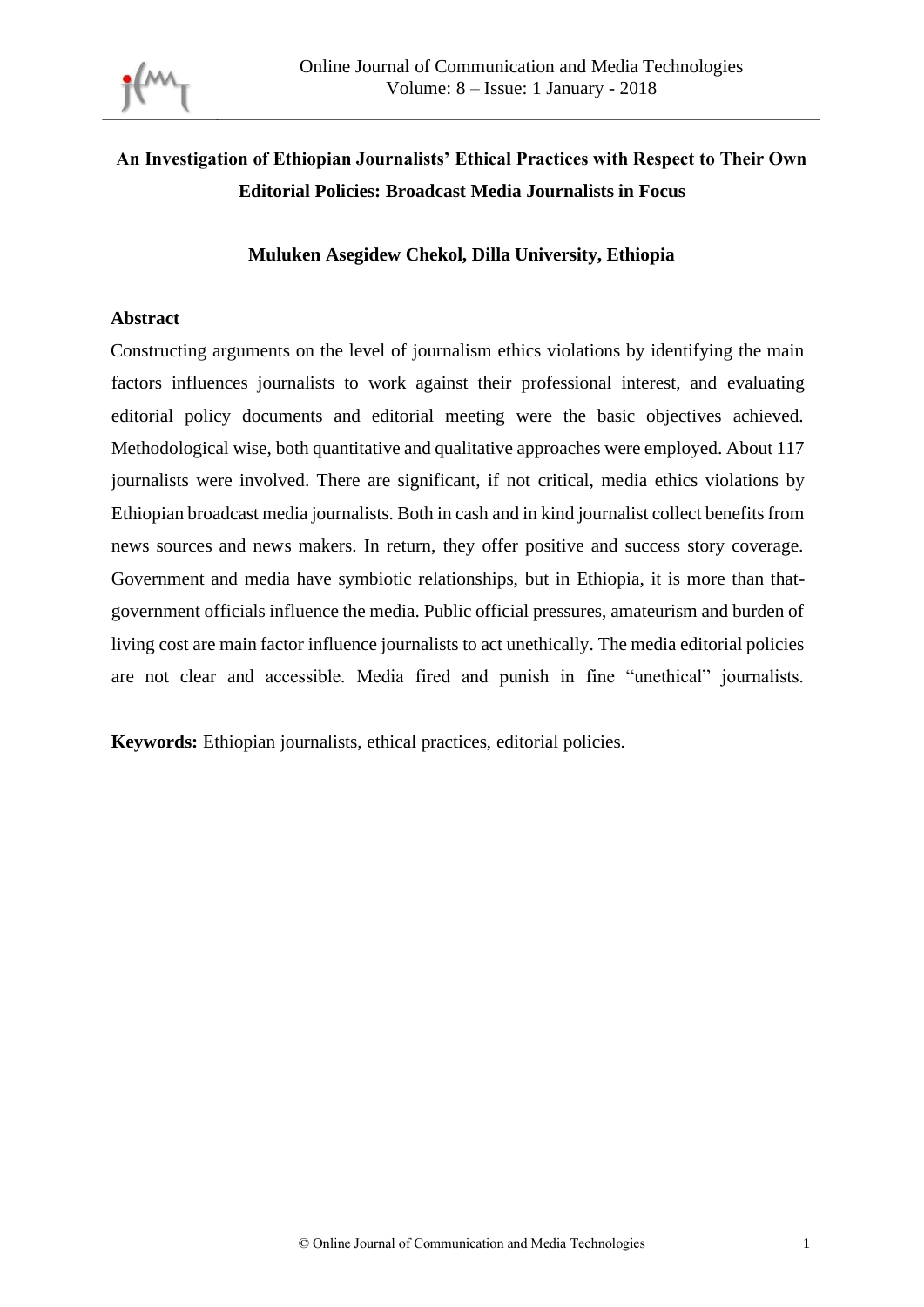

## **Introduction**

Media are required to develop ethical guidelines to prevent their staffs from any deliberate and unconscious "violation of the guidelines as a serious offense that may lead to disciplinary action, potentially including dismissal, subject to the terms of any applicable collective bargaining agreement" (The New York Times Handbook of Ethical Journalism, 2004). The fundamental purpose of developing media ethical guidelines is to protect the impartiality and neutrality of media and the integrity of its report. Journalists who plagiarize or who knowingly or recklessly provide false information for publication betray the media fundamental pact which is seldom tolerated by media audiences.

There are situations where level of media malpractices and ethical conducts violations increases, such as, personal relations with news sources; accepting hospitality from sources; covering business-financial, technology, voting and campaigns. Some, if not all, institutions, organizations, companies, agencies and even individuals provide gifts and awards to journalist who did positive coverage to them. The gifts and awards may not have clear justification as to why the media people deserve to own it.

Studding journalism malpractice such as violation of professional ethics need a thorough look and investigation into the pushing and pulling factors and ways of violation. Since it is both breach of disciplines and crime, its effect is twofold- it is a suicide to the media industry itself and massacre on citizens' balanced, fair and objective information accessing rights. So it should be closely monitored by press council; it should be guided by professional ethical principles; and it should be evaluated by academicians and researchers.

Mendes (2013) noticed that raising the professional standards of journalism profession involves developing an ethics management system for the media that includes raising journalist's awareness of the ethical challenges they face in the exercise of their professions through the adoption of a robust code of ethics. He (2013, p. 8) argued that "This code should meet universal standards at a global level and be implemented at a local level." But, this is not yet the case in many developing countries. According to the Centre for International Media Ethics' (CIME) Media Ethics Survey 2011 in Asia, Africa, Latin America and Europe only half of the media outlets do have a code of ethics in place (CIME, 2011; cited in Mendes, 2013).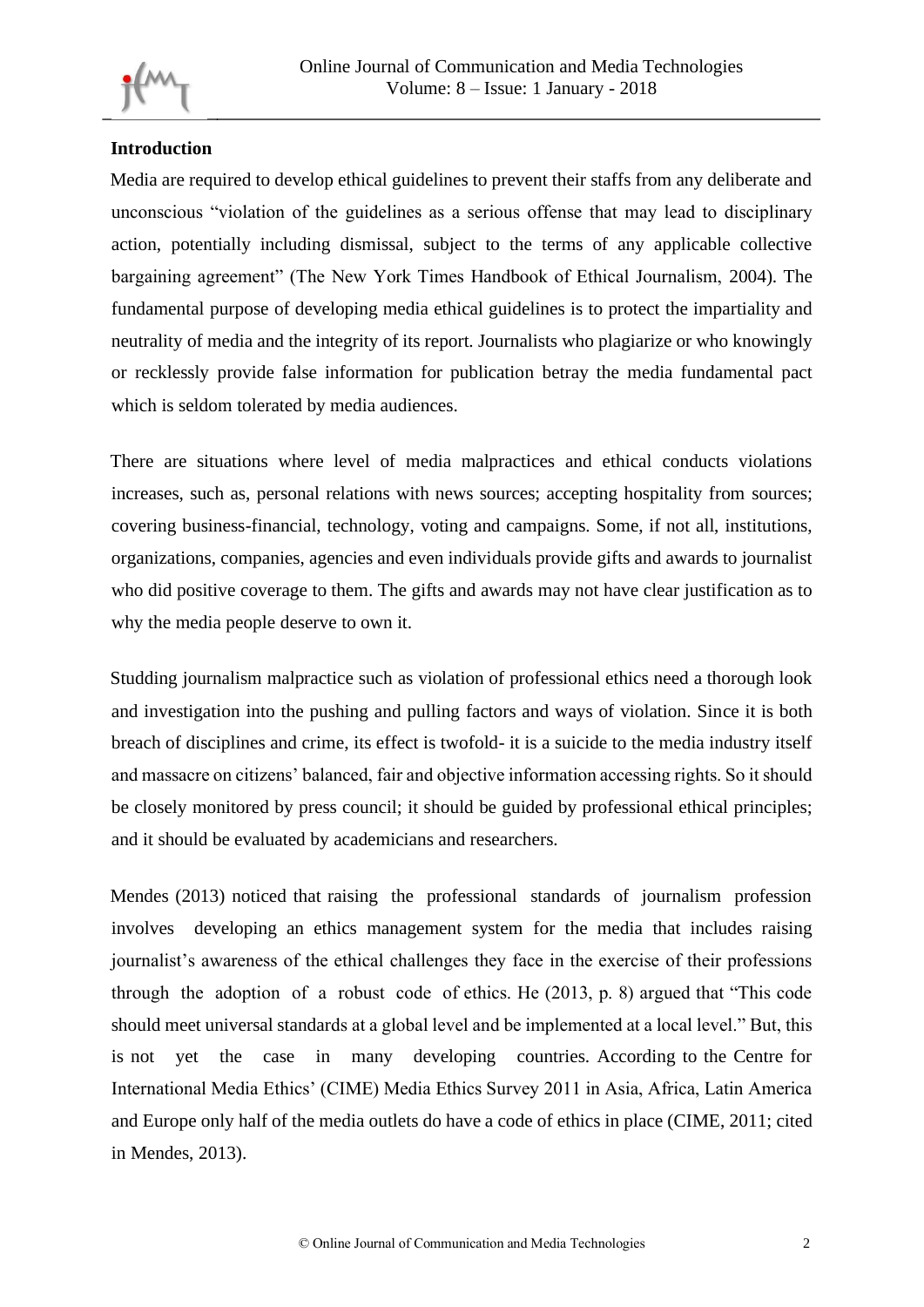Ethiopian Five Years Growth and Transformation Plans (GTP) seems the main pulling factors to Ethiopian journalists in compromising their ethics. There are a number of projects here and there and project managers and concerned public officials influence the media heavily to sell those projects using the media, specially the broadcast media. This is assumed as the basic intersection point between the media and the one who is hungry for positive coverage and which is pretty difficult for journalists to stick with professional ethical principles and editorial policies.

## **Objective of the Study**

The main objective of this study is investigating Ethiopian broadcast media journalists' practices of media ethics and media editorial policies and identifying factors which deceive journalists to violate their editorial policies. On top of that the study aims to examine the gaps between ethical principles and ethical practices, hence, able to determine the level of journalism professional ethic violation in Ethiopian broadcast media.

## **Research Questions**

- What is the state of Ethiopian media editorial policy document accessible?
- What are the factors that influence Ethiopian broadcast journalists to violate their professional ethics and editorial policies?
- Where is Ethiopian journalists' level of journalism ethics violation? Is it at its lower, significant or critical level of violation?

## **Scope of the Study**

The main focus of the study is Ethiopian broadcast media; for which purpose six broadcast media were selected- four from government and two from non government. Print media in general, community radio, other FM radio, news agencies, and international media in general are not part of the study. Furthermore, it is limited only to reporters and editors, who have direct impact rather than limited and indirect impact on media ethics practices.

### **Methodology**

### **Methods of the Study**

The research employs both quantitative and qualitative research approaches. The quantitative approach helped to look into facts collected by distributing questionnaires. In addition, to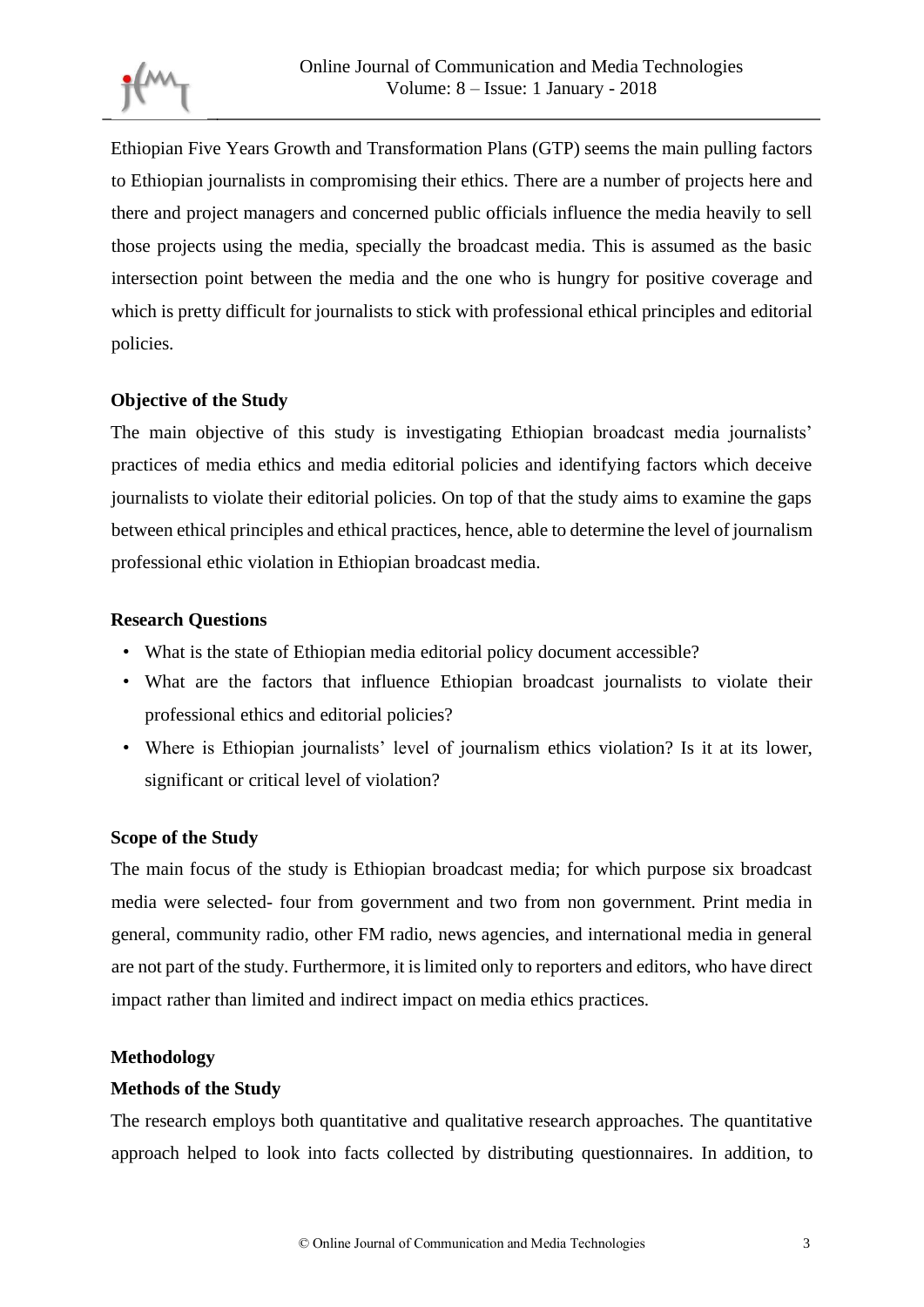compliment the quantitative data, interviews were conducted with law department expert, discipline officer, media development director, senior editors, and vice manages. Furthermore, document observation had been employed. The documents are media editorial policies, media proclamations, and related media code of Ethics.

## **Sampling Techniques and Data Collecting Tools**

The subject of the study is Ethiopian broadcast media journalists who are on duty. The media were selected, purposively, based on their high area and audiences' coverage, as such; the following six broadcast media were identified. - Ethiopian Broadcasting Corporation (EBC),

- Amahara Mass Media Agency (AMMA),
- Oromiya Radio and Television Agency (ORTVA),
- South Radio and Television Agency (SRTVA), plus,
- Fana Broadcasting Corporate (FBC) Share Company and
- Sheger FM 102. P.L.C

From the selected media 111 out of the total 1066 journalists participated in filling the questionnaires- 20 of 196 from AMMA, 24 of 342 from EBC, 20 of 153 from FBC, 9 of 22 from Sheger FM, 16 of 90 from SRTVA, and 22 of 263 from ORTVA. The population sizes ranges from 22 journalists in Sheger FM to 342 in EBC. Technically, censes sampling could be implemented in some of the selected media, but, it was impossible to address all journalists, because of their working nature- a portion of journalists travel to field and some are busy at studio production work. Interview held with sex media people who hold various positions in the selected media.

### **Application of Results**

The research can serve as a warning bell to media industry governing and running bodies; it can be Ethiopian government, Ethiopian Broadcasting Authority, Ethiopian ombudsman, Ethiopian anti-corruption organizations, civil organizations and others would listen to the warning bell. Specially, the government may take the case as rent-seeking practice and play key role to tackle media ethics violations, because, it is one of the hurdles of nation building process.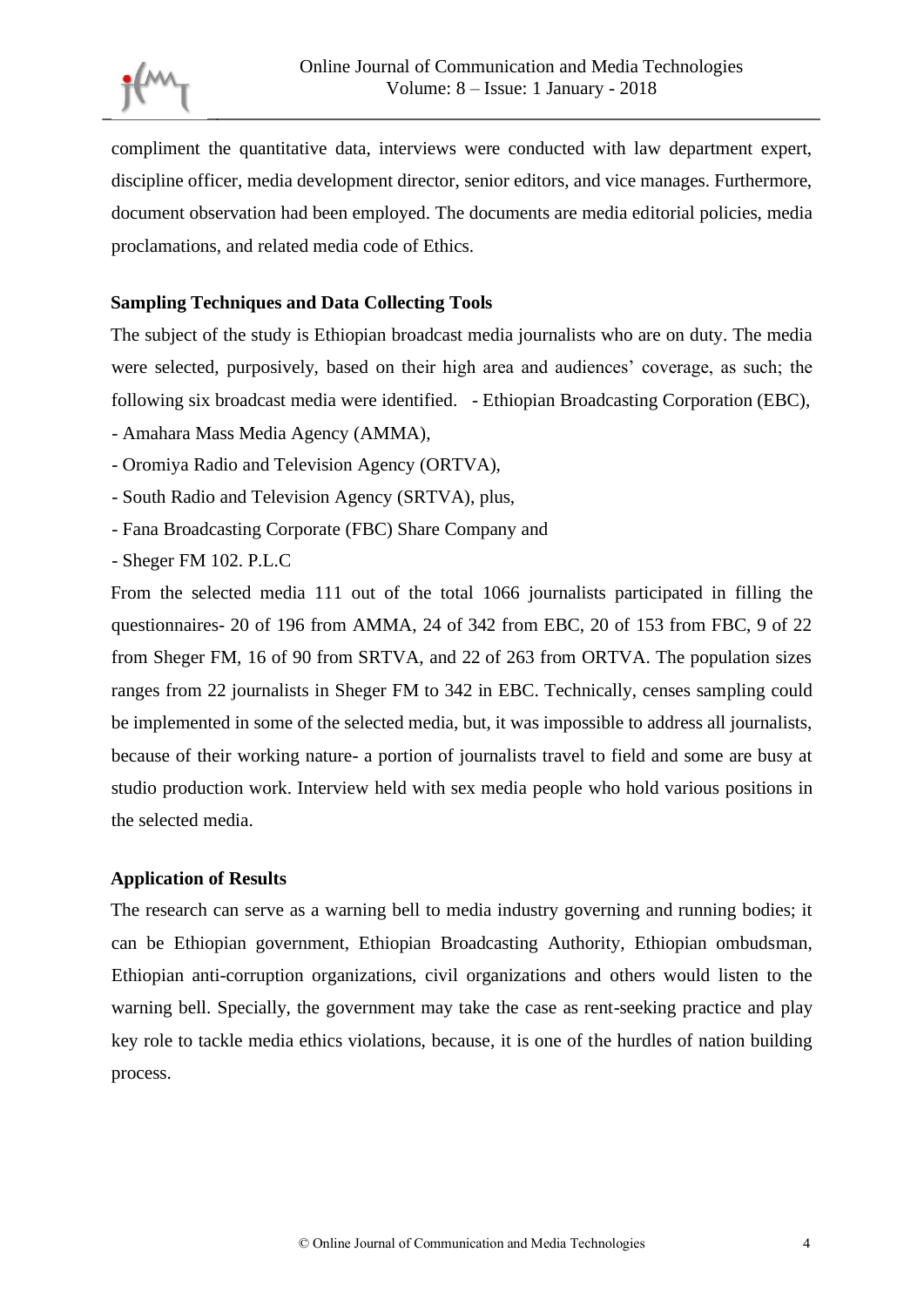## **An Over-View of Media Ethics**

Any law, including the media, usually is formulated by a certain government entity. In the case of Ethiopian, the power of making laws is resigned in the hands of the legislative body. But sorting out various ethical behaviors of any profession is not under the sole control of any government body. Institutions, organizations, agencies and usually professional associations have been doing great job in setting out code of ethics. As such members of the Society of Professional Journalists as mentioned by Moore & Murray (2008) emphasized on the following journalists' ethical practices:

Members of the Society of Professional Journalists believe that public enlightenment is the forerunner of justice and the foundation of democracy. The duty of the journalist is to further those ends by seeking truth and providing a fair and comprehensive account of events and issues. Conscientious journalists from all media and specialties strive to serve the public with thoroughness and honesty.

Professional integrity is the cornerstone of a journalist's credibility (p, 746).

Discussions surrounding contemporary ethics codes have focused on three major areas of concern: the content of ethics codes; the amount reporters and editors consult them; and, news managers' seeming inability to formalise penalties for individuals who do not abide by the codes.

### **The Content of Media Ethics Codes**

The Society of Professional Journalists' journalism codes of ethics are presented well and in detail. Moore and Murray (2008) attached these codes of ethics as appendix in their book entitled 'Media Law and Ethics'.

**Seek Truth and Report It:** Professional electronic journalists should pursue truth aggressively and present the news accurately, in context, and as completely as possible

**Minimize Harm**: Ethical journalists treat sources, subjects and colleagues as human beings deserving of respect.

**Act Independently:** Journalists should be free of obligation to any interest other than the public's right to know.

**Be Accountable:** Journalists are accountable to their readers, listeners, viewers and each other. Journalists should: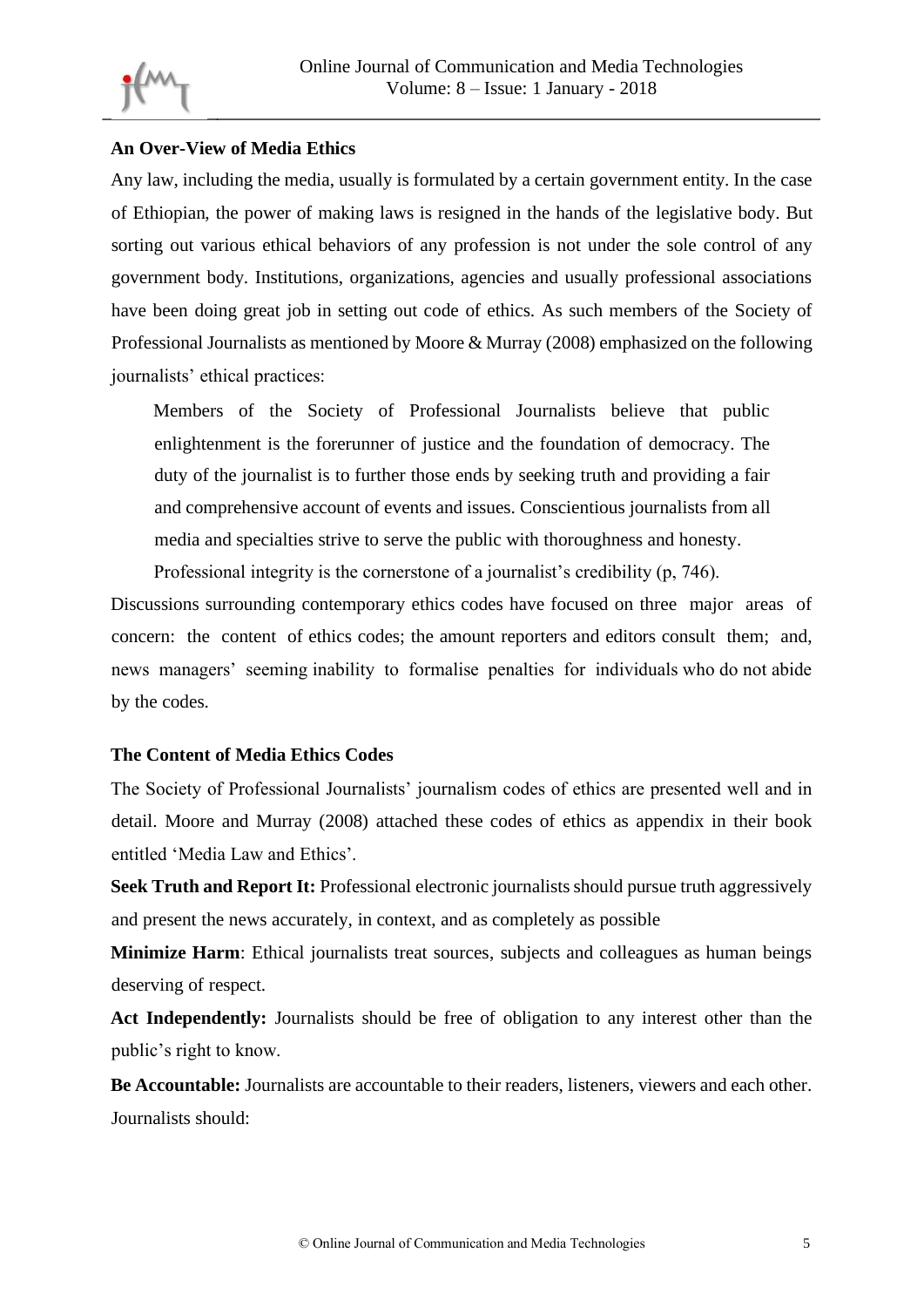**Public Trust:** Professional electronic journalists should recognize that their first obligation is to the public. They should:

**Fairness:** Professional electronic journalists should present the news fairly and impartially, placing primary value on significance and relevance.

**Integrity:** Professional electronic journalists should present the news with integrity and decency, avoiding real or perceived conflicts of interest, and respect the dignity and intelligence of the audience as well as the subjects of news.

**Independence:** Professional electronic journalists should defend the independence of all journalists from those seeking influence or control over news content.

**Accountability:** Professional electronic journalists should recognize that they are accountable for their actions to the public, the profession, and themselves.

### **Journalists' Practices of Ethics**

Dugan, (2008; p.3) noted that "Journalists … are able to undermine the credibility of the profession by not following ethical practices. But journalists affiliated with news organizations are watched by an entire staff of ethical police: editors. A news organization needs journalists to follow ethical guidelines to maintain its credibility, which is directly related to its financial success." Peck & Reel (2013, p. 4) also stated that **"**Each professional [reports and editors] is the architect of his or her own credibility, and each individual's credibility is key to establishing the credibility of the media as a whole." Area School Groups (n. d, p. 10) explained that "[ethics] involves the way reporters and editors pursue stories, the feeling that editorial viewpoints drive news content, placement and headlines. This category also focuses on the methodology of reporting, ranging from paparazzi photography to insensitivity to victims."

Scholars like Joan (2014) expanded the responsibility of upholding media ethics all media staffs. He argued that "Whether you are a reporter, editor, photographer/videographer, graphic designer or public relations specialist, virtually every choice you make tests your ethics and values. Every story, image, video or promotional effort carries consequences." But unarguably, Editors in various levels have the responsibility of supervising and controlling each publication. Excerpt of Ethiopia Press Freedom Proclamation explains this.

The mandate of the editor in chief designated by the publisher encompasses the power to supervise the publication of the periodical and to determine the contents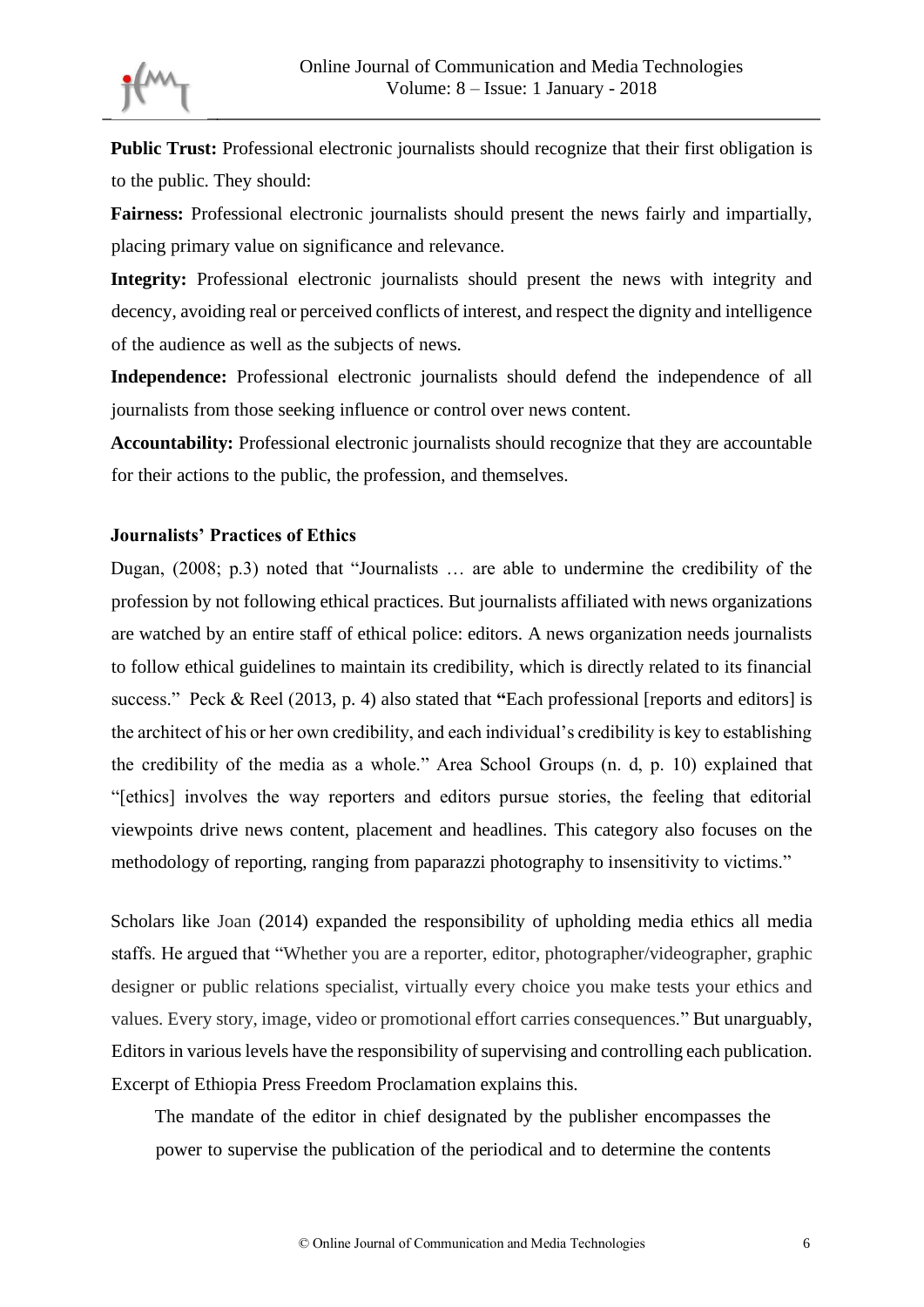thereof in such a way that nothing may be printed therein against his will. Any practice or agreement that restricts this power shall be null and void**.** The editor-inchief … shall have legal responsibility for the content of the mass media outlet and shall… have the power to veto the publication of any material (Pro. NO. 590/2008, Article 6(1).

#### **Media Ethics and law Violations and Penalties in Ethiopia**

One can asks that what kind of punishment can be imposed on journalists who violated media ethics and editorial policy; who is entitled to punish violators? Who may put forward violations of media ethics and how measures can be taken on violators? Such questions answered on Ethiopian Press Freedom Proclamation- Proclamation No. 590/2008 and Ethiopian Broadcasting Proclamation- Proclamation No. 178/1999. The first and minimum step that media requested to take, in time of defamation, is publicizing or airing correction - serving the right of reply to complaints free of charge. If not, "Any person whose right of reply is refused may apply to the court to compel the chief editor of the periodical or program to insert the reply in the press. The court may ... render [chief editor] liable to punishment" Article 40(1 - 4).

The following excerpt article from Ethiopian Press Freedom Proclamation- Proclamation No. 590/2008 explains who is the responsible body to punish media and what kind of punishments can be impose.

In an action for defamation through the mass media the court may award, having regard to the seriousness of the moral damage, compensation up to 1000,000 birr having regard to the seriousness of the damage (Article 41(2). Any publisher of a periodical or broadcaster who … violates the obligations provided under article 10, [failed to imprint and gratuitous copies] shall be punished with a fine up to 15,000 Birr. Article 45(2)

It is clear that the regular court, which is part of the government, has the power to punish 'violent' media institutions and journalists. The fine punishment ranges from 10,000 to 100,000 Birr based on the kind of article violated. In addition, the court may issue compensation upto1, 000, 000 Birr and imprisonment. Ethiopian Broadcasting Proclamation- Proclamation No. 178/1999- recognizes Ethiopia Broadcast Agency (EBA) to govern Ethiopian media. It is administered by government elected board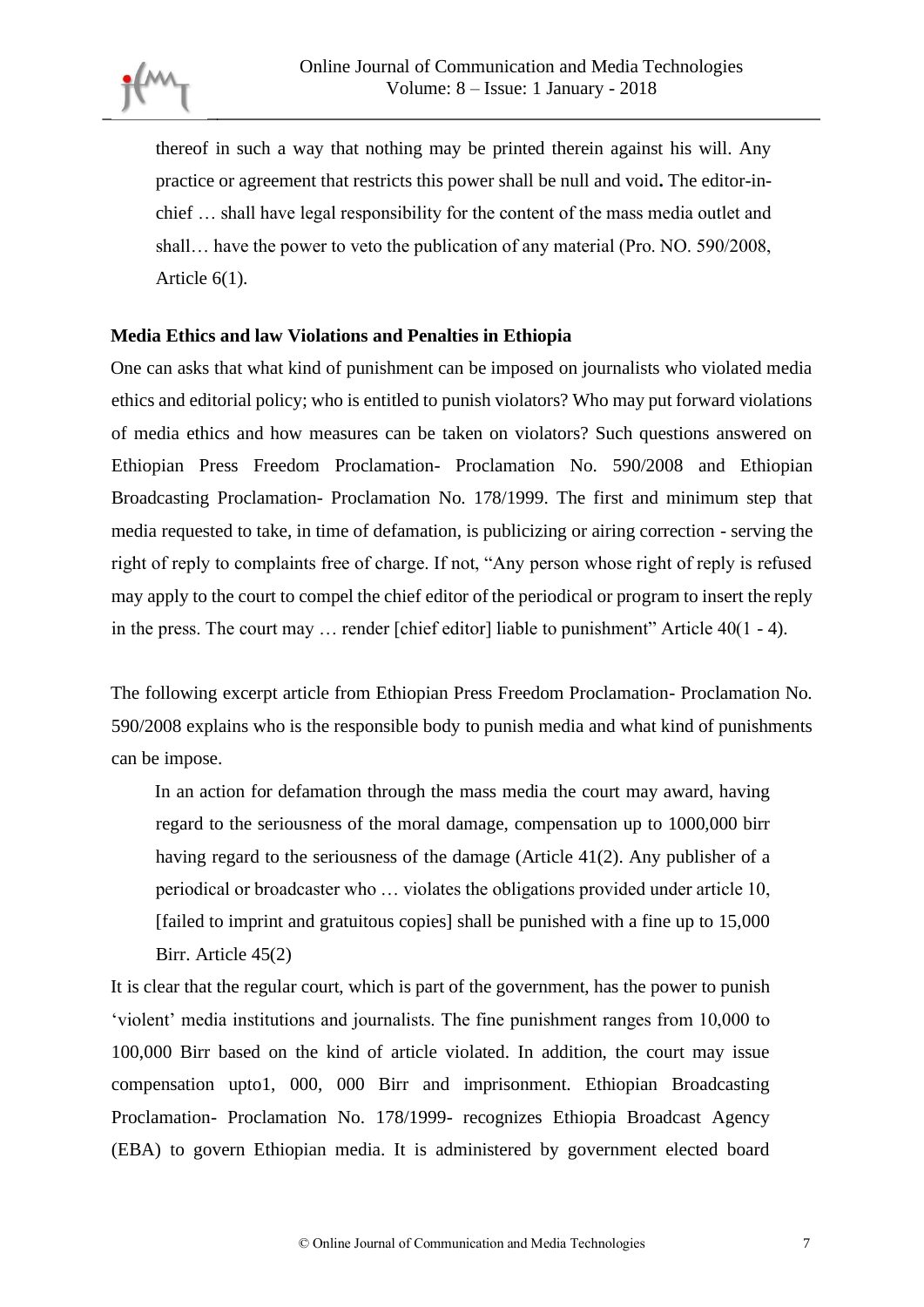

members. The board entitled with the power to "direct and control the activities of the agency; prepare and submit to the government the general policy of broadcasting service and ensure its implementation when approved; investigate and decide on the complaints of broadcasting service licensees and the public (Article 10).

Ethiopian Broadcasting Proclamation- Proclamation No. 178/1999- Article 27 deals with programming principles which are highly connected with journalism ethics.

Article 27 (1) Every transmitted programs shall, by reflecting varying view points, serve the public at" large through balanced presentations.

Article 27 (2) Every transmitted program shall ascertain the accuracy of its source and content.

Article 27 (3) Every news shall be accurate, balanced and free from partiality.

Article 27 (4) Any transmitted programs shall not:

(a) Violate the dignity and liberty of mankind, the rules of good behaviour or undermine the belief of others;

(b) Commit a criminal offense against the security of the State, the constitutionally established Governmental Administration or the Defense Force of the country;

(c) Maliciously accuse or defame individuals, Nation Nationalities, people or organizations;

(d) Instigate dissension among nationalities or cause to initiate dissension among peoples; (e) Incite war.

In addition, the proclamation tries to clarify the boundary between commercials and noncommercial programs. Article 30(1) read as "An advertisement shall be transmitted in a manner that clearly differentiates it from other programmes. It shall not also affect the contents of other programmes." And article 33(1) also stated that "The content and time table of sponsored programme shall not fall under the influence of the sponsor. Especially, the sponsored programme shall not agitate the sale or hire of the sponsor's products or services." The broadcast proclamation is more detail and softer than the free press proclamation. Penalty is more based on the content of the broadcast media program and way of presentation. Fine punishment ranges from 5,000 to 50,000 Birr and it is easier compare to the fine punishment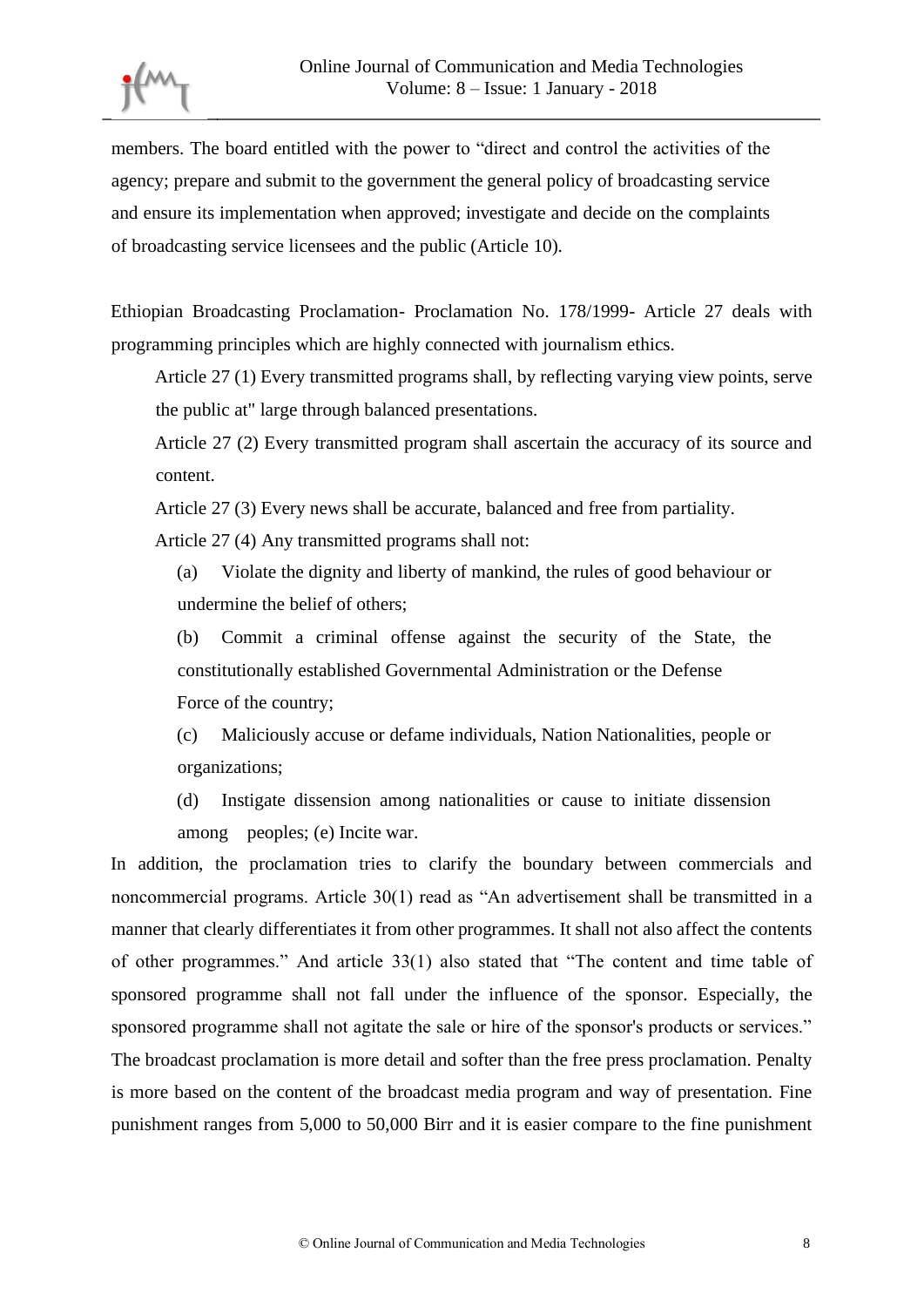stated in the free press proclamation (10,000 to 100,000 Birr). Concerning imprisonment, a range of six months to five years is stated based on the kind of article get violated.

### **Factors Influencing Journalists to Violate Ethics**

Committee of Concerned Journalists (2000, p 63-79) pointed out the following factors that influences journalists' ethical practices at work.

**Conflicts of interest**: Conflicts of interest are one of many triggers for the need to make ethical choices. The primary interest of the journalist should be to inform the public, however, competing goals—money, fame, associations, ideas—might well lead to a conflict.

**Decision Making**: Each individual working in the mass media needs to consider all of those whom journalists' decisions affect, all the time. In turn, they affect (or attempt to affect) what the media to say and to do.

**Consequences:** Suppose your employer tells you to do something that seems immoral or unethical to you. After you've thought about it your response may well depend upon how easy it would be to find a new job.

**Pressures:** Deliberate pressure, from those with power like government and political parties, affects advertising, public relations, and creative personnel in all media fields who need to have an audience.

**Economic and Individual Autonomy:** Economic pressures on individual autonomy are increasingly common in media conglomerates, where top management may have little familiarity with traditions that historically have been important to their media subsidiaries.

### **Media Ethics Theories**

Ethics and moral philosophical concepts and theories foundation are traced back to ancient time of Socrates, Plato and Aristotle. Here the focus is on Aristotle's Doctrine of the Mean (virtue ethics) and Kant's Categorical Imperative (duty ethics) and their connection with journalism principles and ethics.

### **Aristotle's Doctrine of the Mean (Virtue Ethics)**

Aristotle usually associated with the discussion of ethics in general and media ethics in particular. As such, "Journalism and media ethics texts commonly invoke Aristotle's Golden Mean as a principal ethical theory that models such journalistic values as balance, fairness, and proportion" (Cunningham, 1999).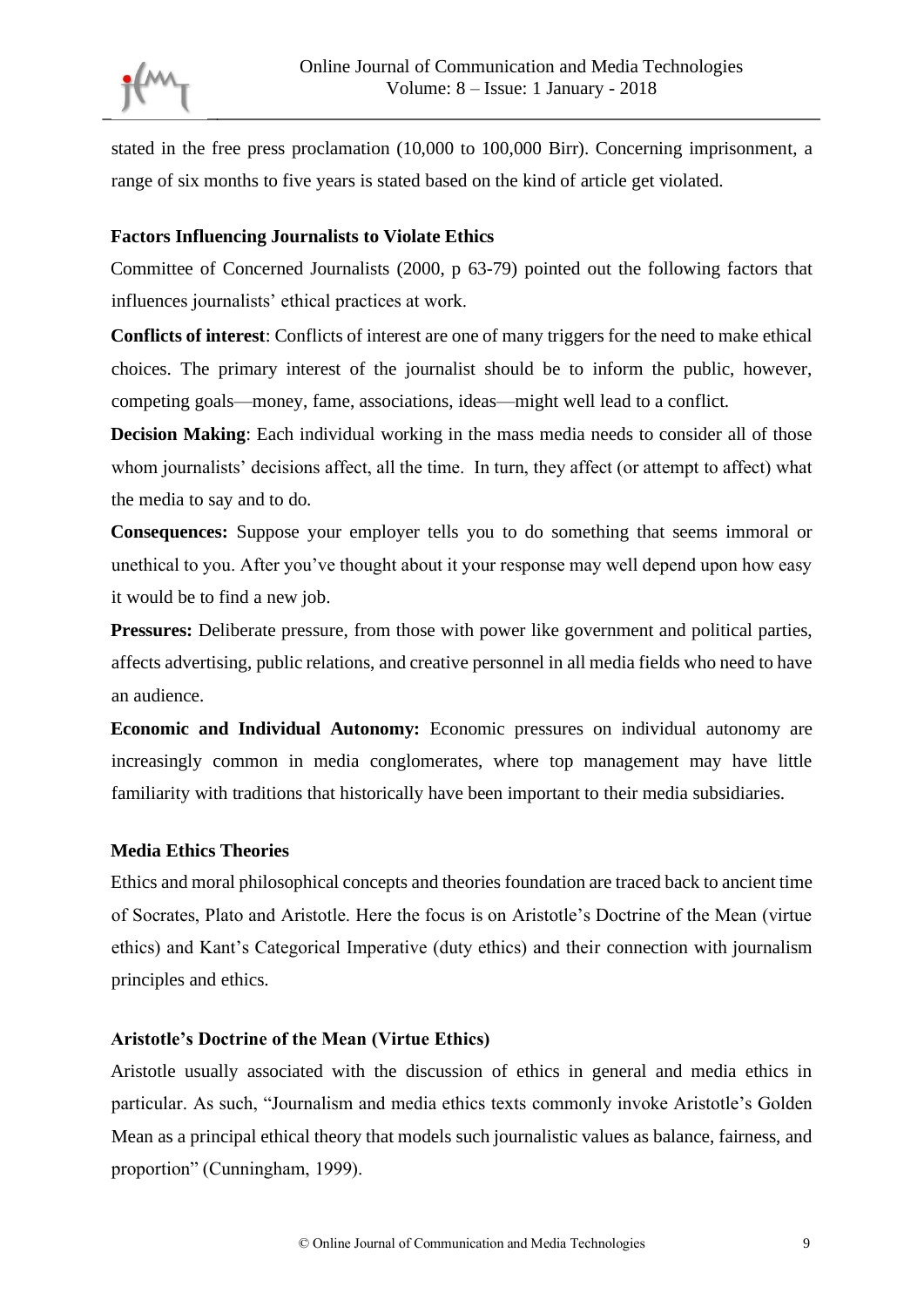The general concept of Aristotle's 'golden mean' theory suggests that the most virtuous course of action an individual can take in any ethical situation is one which sits at the midpoint between excess and deficiency. As Aristotle, the two extreme tips of any one's argument, point of discussion and even truth couldn't serve the interest of the majority. Cunningham (1999) explained that when the Aristotle's golden mean narrow down to the media ethics scope, its implication may be that the majority of media audience interests have been served if media produce balanced, fair and moderate reports. The following paragraph linked Aristotle's virtue ethics with contemporary journalism principles and media ethical practices:

Modern journalistic balance and fairness are founded on this [virtue ethics] principle . . . . While minute-for-minute equality in broadcasting can be a flawed application of the golden mean, Aristotle's principle is valuable to media people when making moral decisions, as long as they do not abdicate their power of reason to embrace formulaic tit-for-tat measurable equality . . . It takes a sharp mind to sort through issues of balance and fairness. (Vivian & Peter, 1997, pp. 370– 371 cited in Cunningham, 1999, p. 2)

One can asks that who determines as some decision and selection is right "Virtue". Cunningham (1999, p. 5) stated that "Virtue is the informed choice of a morally developed person whose cognitive apparatus and emotional status are in good working order." As such, journalists are the one who will select, deiced and do the right thing based on rational reasoning. Cunningham (1999, P. 7) stressed that when the journalist undertakes ethical choices, those selfsame work practices and standards that define his role as reporter, commentator, or editor are enhanced (or diminished, in the case of unethical choices). Fair, honest, and courageous reporting that reflects complex social realities and also respects the vulnerabilities of others is more likely to result in a story that is superior to any lacking those same qualities.

### **Kant's Categorical Imperative (Duty-Based Ethics)/ Deontological Ethics**

Kant's duty based ethics lays on fulfilling assigned duties whatever the consequences may be aftermath of the actions someone takes. As duty ethics, ethical practice is to mean doing the 'right' action ignoring what the outcome may be bad or good. The 'right' action is decided by doers' morality and conscious level. Duty ethics listed out the following moral rules which tried to justify why someone should make his/her duty:

- Do it because it's the right thing to do.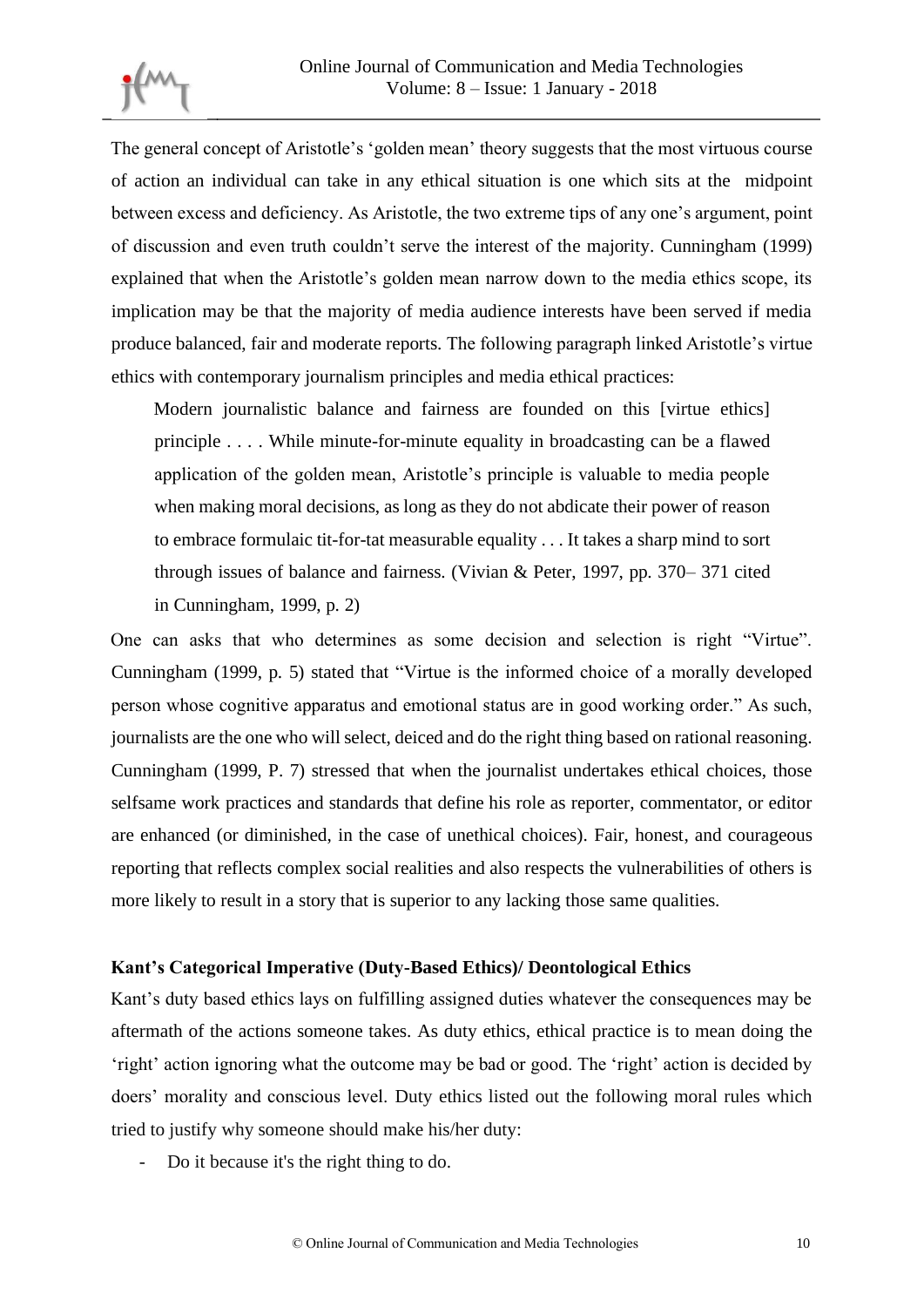

- Don't do wrong things.
- Avoid them [actions/ duties] because they are wrong.

Someone who follows duty-based ethics should do the right thing, even if that produces more harm (or less good) than doing the wrong thing. For example, Kant thought that it would be wrong to tell a lie in order to save a friend from a murderer (Deontological Ethics Review from www.BBC.co/UK).

Duty Based Ethics clearly coincides with some of the basic principles and ethics of journalists'- telling the truth and accuracy. Journalists should tell the truth and make their report accurate whatever the consequences will be. But, this is also against the other journalists' ethics- minimizing impact.

## **Media Ethics Practices in Ethiopian Broadcast Media**

The selected media ethical principles and Editorial Policies documents have been examined. Reporters and editors media ethics practices have been checked through questionnaires and interview. The results and findings of questionnaires responses and interviewees presented and discussed below.

# **Ethiopian Broadcast Media Background Information Amahara Mass Media Agency (AMMA)**

Amhara Mass Media Agency has started broadcasting since 1999 on Ethiopia Television channel. It has established as self standing channel in 2013. But, like others Ethiopian regional states' media, it has still one hour television program on EBC each day. There are 196 journalists on duty- out of it 103 of them are working on the television channel where as 93 of them assigned to the radio programming section under the same roof.

AMMA has senior and experienced journalists who have the exposure for media ethics trainings. Although, only 30 percent of them are from journalism and communication field of study; the intense trainings assumed to fill their media ethics understanding gaps. But, whatever trainings can be offered to on duty journalists, in a medium where 70 percent journalists are non-journalism and communication degree holders, there is no doubt that such journalists show gaps in practicing their ethics.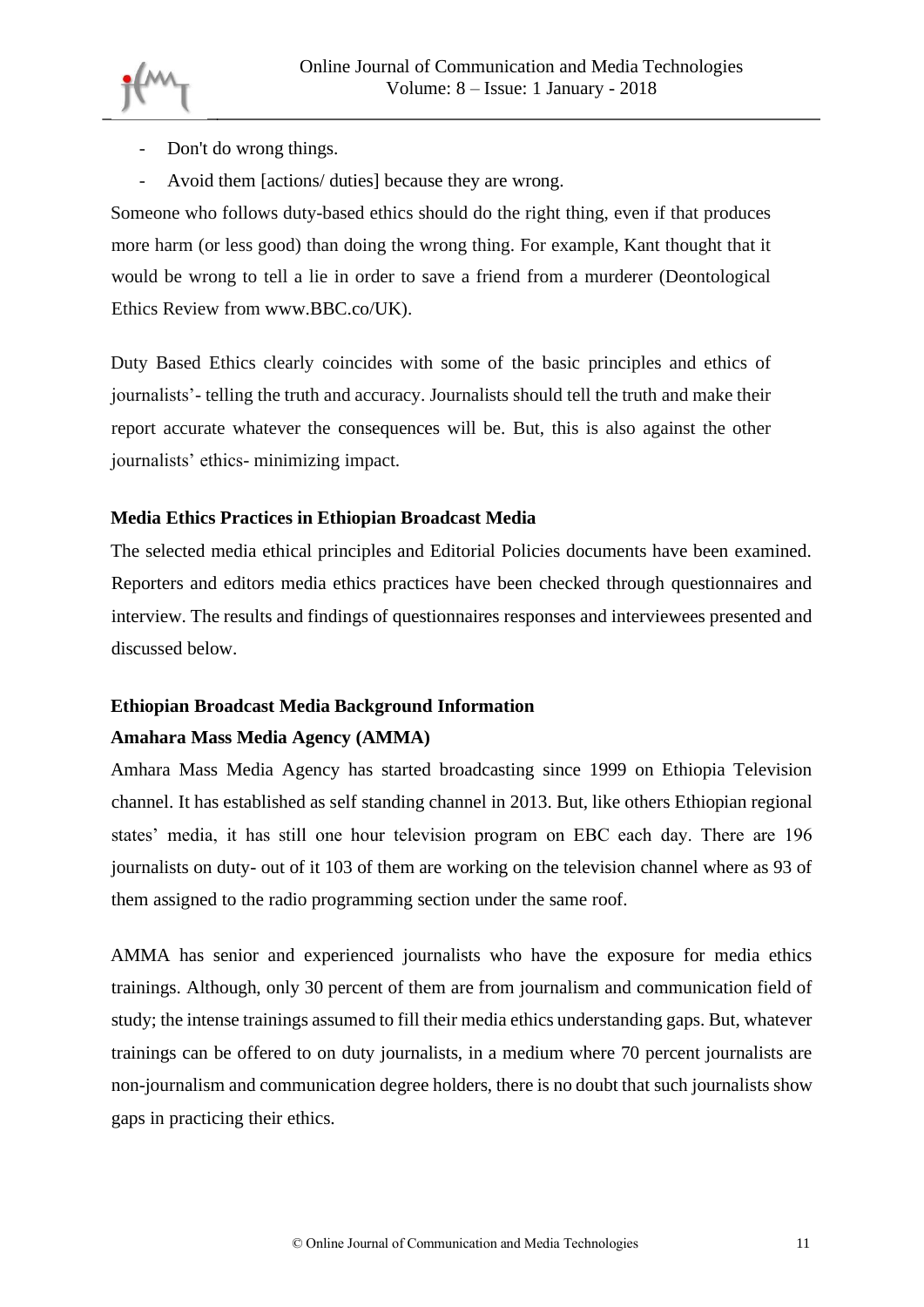About 95 percent are degree graduates and 75 percent of them become journalists, because, they like to be so. This can be taken as success in a country of Sub-Saharan Africa. But, it is worrisome that the broadcast media are filled with journalists who did not take significant number of journalism courses in regular bases. This gap is visible on the responses they provide to the research questionnaire. For instance, 25 percent of the AMMA respondents did not read their editorial policy at all.

### **Ethiopia Broadcast Corporation**

Ethiopia Broadcast Corporation (previously ETV) established in 1963. From 2009 to 2014 it was renamed Ethiopia Radio and Television Agency (ERTA), incorporating Ethiopia national radio and FM Addis 97.1. Starting from 2014 ERTA transform to the level of corporation and named as Ethiopia Broadcast Corporation (EBC). Currently, there are about 342 journalists on duty who are working on the television channel, national radio and FM Addis 97.1. EBC journalists are the highest paid government broadcast media journalists. The most senior one can make 14,000 birr monthly salary which can be taken as one of the most top paid professions in Ethiopia. They pass through range of experiences. Senior reporters and editors/ producers account 91 percent of the questionnaire respondents. About 66 percent of the journalists have above five years reporting experiences and also 41 percent of them graduated in journalism and communication. The rest 59 percent are from other disciplines which can be taken as weak side of the media industry.

Degree holders are about 79 percent where masters account only 16 percent. First degree seems the minimum requirement to join EBC, although, a significant number of them leave the corporation after three or four year services. EBC journalists get many opportunities of trainings on media ethics. Only one-third of them become journalist, because, they like to be journalist. The rest 75 percent join EBC aiming economical benefits (better salary and per dim,) and because they are appointed by government.

### **Fana Broadcasting Corporate**

It was named as radio Fana when it was established in 1999. Now it's upgraded in to Broadcasting Corporate level since 2011. Fana Broadcasting Corporate (FBC) is a company incorporating Fana national radio, Fana FM stations and it plans to run television channel in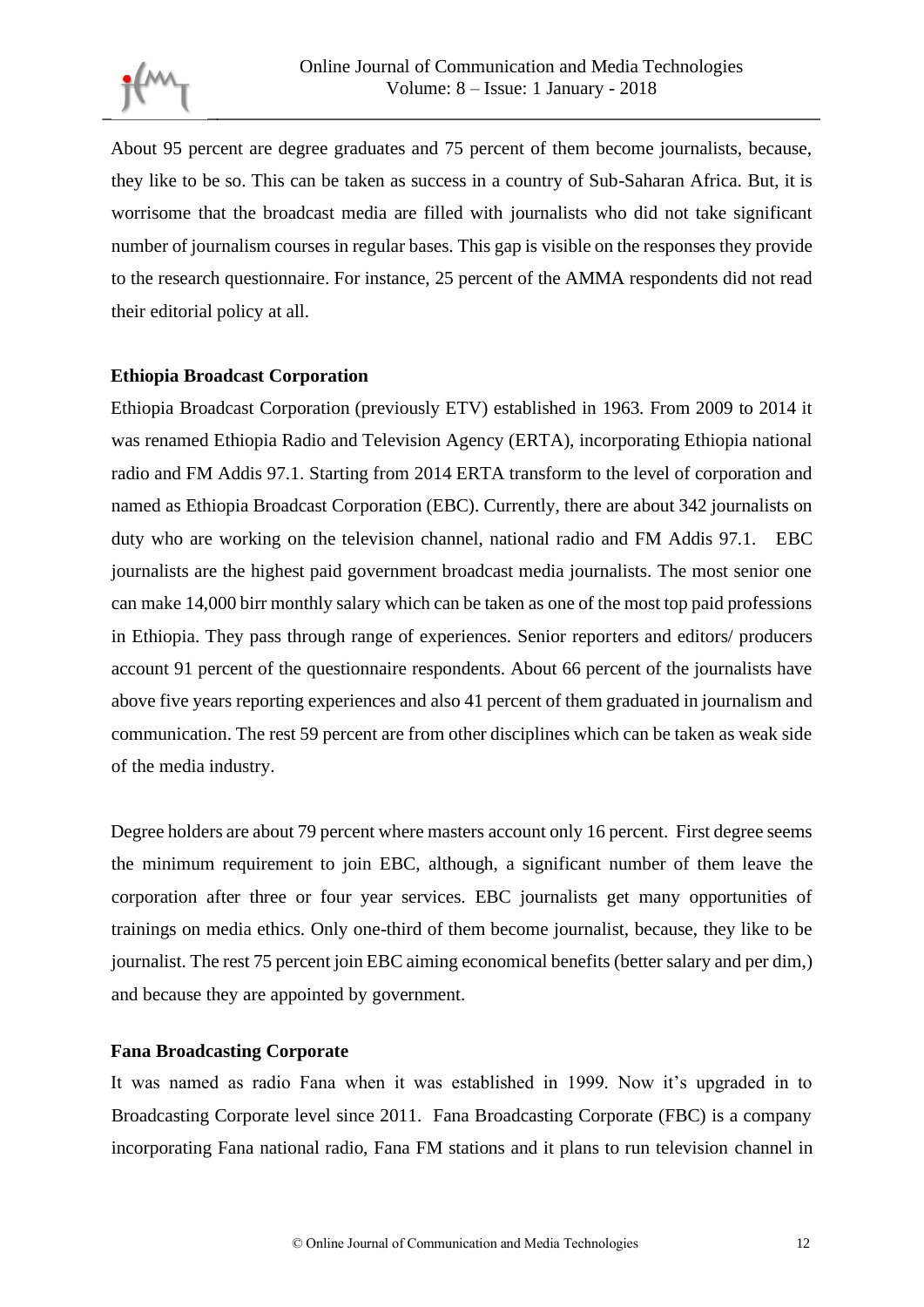2017. The corporate already own the first media complex building at Addis Ababa around Tikur Ambessa district. FBC is an affiliated medium to Ethiopian People Revolutionary Democratic Front (EPRDF); and it promotes and defends government policies and strategies. But, it is relatively the strongest medium to challenge government maladministration and poor implementation of policies and strategies.

FBC has 153 journalists on duty at the head office, Addis Ababa.

FBC 95 percent journalists are senior reporters, editors and producers. Nearly 65 percent of journalists have been serving four to eight years in average; although, it is indicated that only 10 percent of journalists have more than eleven service years in FBC. This indicates that the most experienced journalists leave the media and it may have negative impacts on FBC if there were free and competitive media in the country.

Nearly half FBC journalists have degree in journalism and communication. Even in FBC which shows a significant progress in hiring graduates of the profession, 55 percent of the journalists are from other field of studies. About 90 percent are degree holders and the rest 10 percent have master degree which can be seen as very good achievement by any standards in a country like Ethiopia. In addition, 90 percent of them get training on media ethics. About 85 percent of the journalists join FBC, because, they like to be journalist, and 95 percent of the journalists have employed through vacancy.

### **Sheger FM (FM 102.1)**

Sheger FM 102.1 was established in 2005. It is the first private FM radio channel in Ethiopia. It has 22 journalists on duty.

Sheger FM 102.1 senior reporters and editors account 89 percent of journalists. About 55 percent journalists have four to eight years experiences where as 22 percent of them serve more than (11) years in Sheger FM. It seems common problem for all media to retain long serving journalists. Nearly 66 percent journalists are first degree holders; 22 percent are MA and 11 percent are diploma. Journalism and communication degree holder account 33 percent of Sheger FM journalists. About 45 percent of journalists have access to trainings; the rest participated only in a few trainings. All Sheger FM journalists like to be a journalist. About 67 percent hired through vacancy whereas 33 percent join Sheger due to internship, research and other linkages.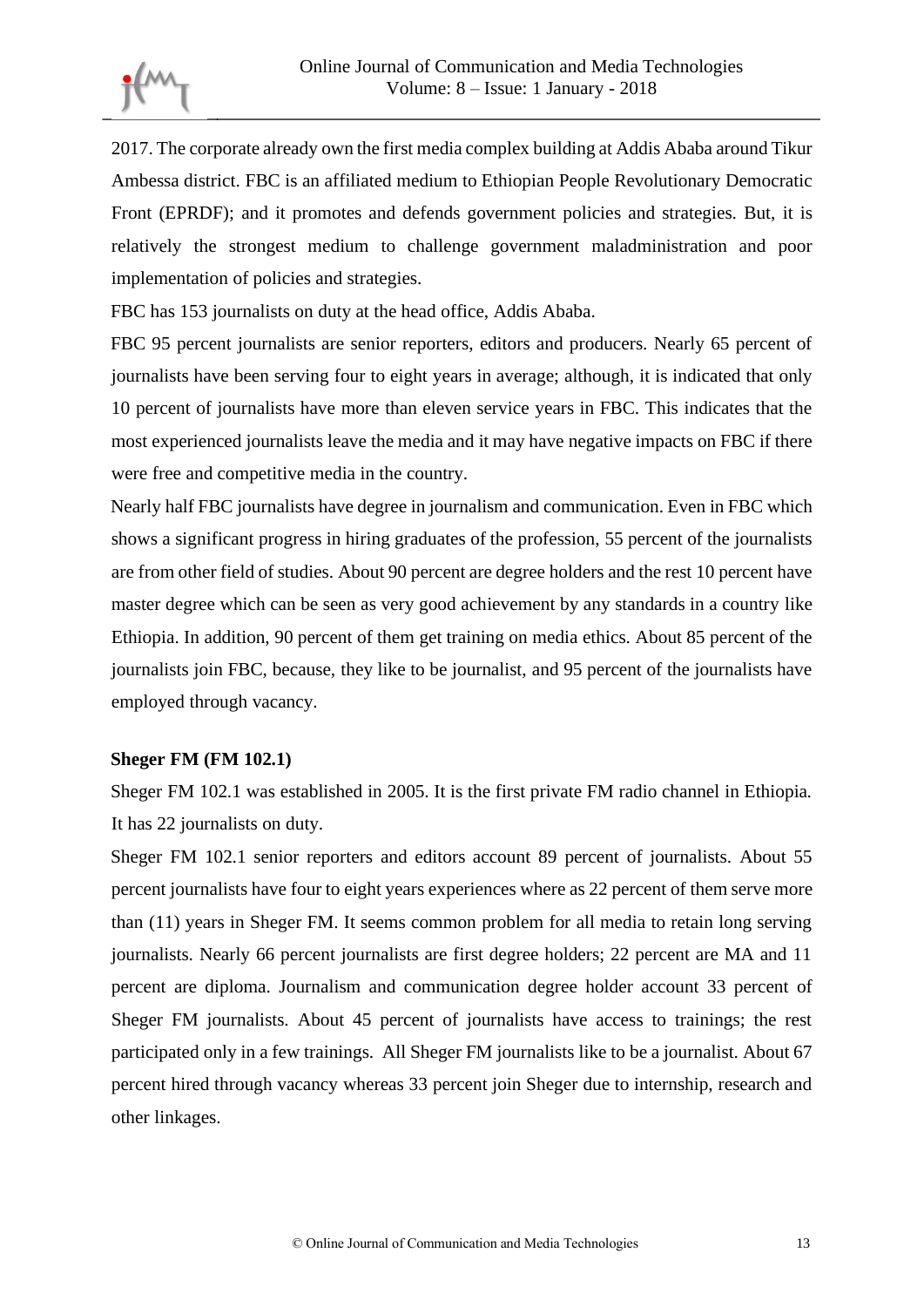

#### **South Radio and Television Agency**

South Ethiopia Peoples, Nations and Nationalities Regional State Radio and Television Agency was established in 2014. It is located in the regional city, Hawassa. This region incorporates more than 50 various languages and cultures. As a result, the regional media used Amharic language which widely spoken as first and second language. At the end of 2015, it has started to use Sidama language for one hour broadcasting program, two days a week. SRTVA has 90 journalists who are working in the television channel, regional radio and Debube FM 100.9. In SRTVA, 56 percent of journalists are editors and producers and about 50 percent of them have six to ten years of service. Most importantly, about 44 percent are journalism and communication graduates, although, the rest 56 percent are graduates of other social sciences. Educational wise, 75 percent of them are first degree holders and the rest 25 have MA.

Training availability is limited; about 56 percent have got a few trainings on media ethics issues. About 62 percent like to be a journalist; and 69 percent got employment through winning vacancy whereas 31 percent join SRTVA otherwise i.e. through government appointment (19 percent), through relatives and or friendship (12 percent).

### **Oromiya Radio and Television Agency**

Oromiya Radio and Television Agency (ORTVA) is one of the regional state media in Ethiopia. It is dominantly used Oromiffa language which is widely spoken in the region. Both geography and population wise, the region is the largest one in the country. ORTVA was established in 2009 at the Regional city Adama (Nazret). Around 263 journalists are on duty in ORTVA; some work for the Television channel and some others for Oromiya radio and the rest assigned in the FM radio. ORTVA's journalists have better experiences compare to others; about 59 percent have been serving from six to ten years and 68 percent reach the level of editor. Nearly 54 percent of them are graduates of journalism and communication; and this is a new number better than from other media in Ethiopia. About 95 percent of the journalists have first degree. In addition, about 59 percent get many trainings and the rest 41 percent got at least a few trainings. About 73 percent join the media through vacancy and 68 percent like their profession whereas the government assigned 23 percent journalists. ORTVA's novice journalist earns 2,060 birr salary per month and 228 birr per diem. Editors earn 6,000 birr salary monthly while managers earn 9,000 per month. But, all payments expected to rise in the near future.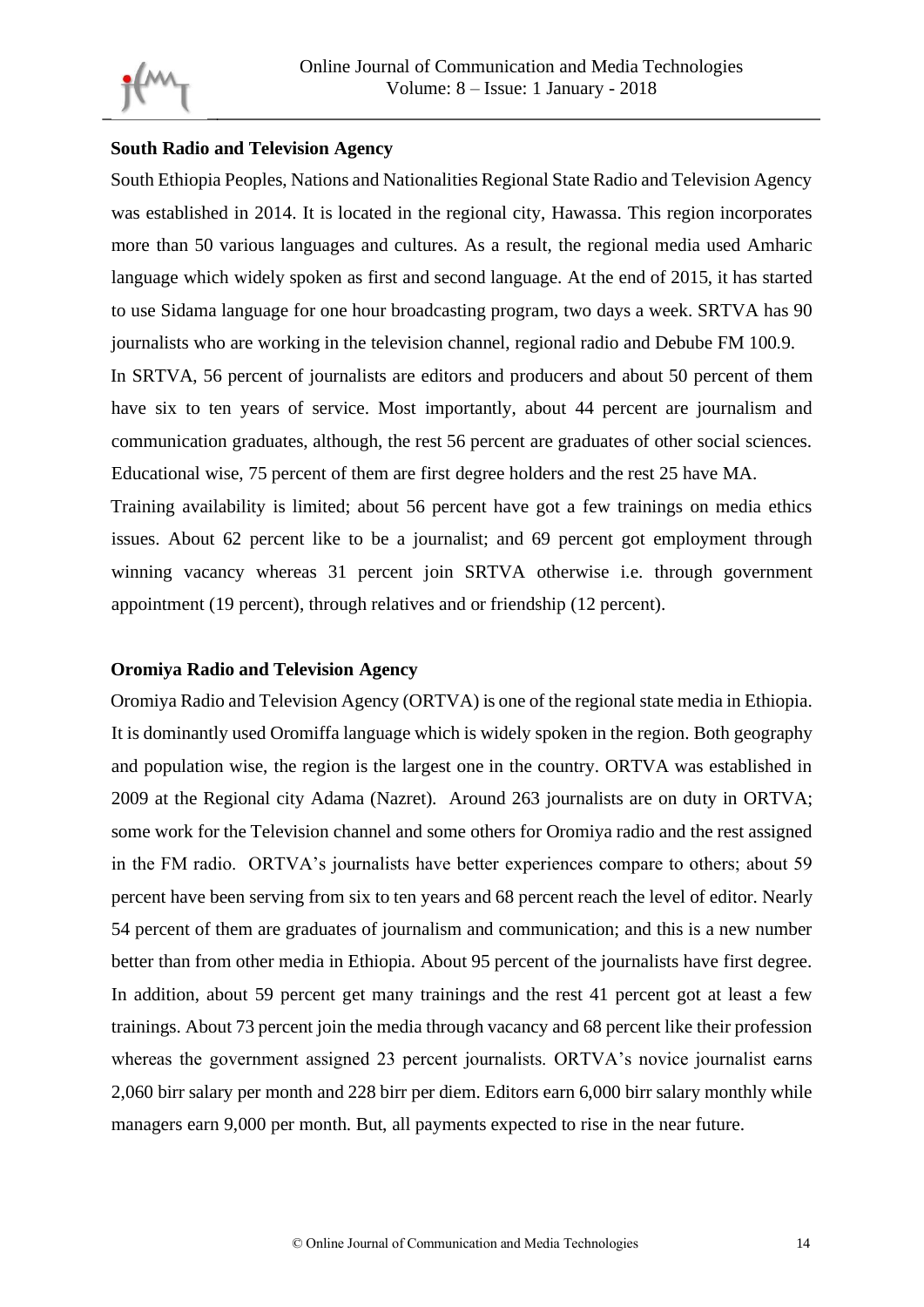

### **Ethiopian Broadcast Journalists' Concept of Media Ethics**

Under this sub-topic, three basic questions of the questionnaire results presented and discussed. The concept of the questions focus on the availability of editorial document, participation in editorial meetings and the way of disclosing decisions made on editorial meetings. The researcher tried to observe the media libraries to witness the accessibility of editorial documents. The highest portion of respondents, in all the selected media, marks the choice "I read and understand it [their media editorial policy document]". Again, a significant number of journalists have participated many times in editorial meetings. In EBC and FBC, there is a tradition of disclosing editorial meeting decisions for all journalists. But, in AMMA, Sheger FM, and ORTVA, editorial meeting decisions are made clear for few who are only "attached" directly with the issues and decisions. Sheger FM 102.1, (45) percent journalists respond that they have read and understand the editorial document although editorial document was not available in the FM library. In the rest five media, it is check by both library observation and questionnaire responses that editorial documents are available in their library.

Interviewees also tried to explain their media editorial documents. AMMA's legal Affairs expert, Ato Ademasu Kebede, explained how the existing editorial document has been communicated to journalists and editorial meeting held in regular bases; editorial meeting has been conducted twice a day in the agency level and every morning as briefing incorporating all journalists. He added, editorial decisions disclosed to journalists at the briefing and trainings also organized aiming to disseminate the editorial document (Interview, 13, August, 2015).

EBC developed new editorial policy document in 2015. The pocket size editorial policy document is awarded to each journalist. EBC's Discipline Officer, Ato Mengistab G/ Meden, thought that training is ample to EBC journalists from various bodies including the government trainings on its policy and strategies; editorial meeting and morning briefing session are common practices and editorial decisions disclosed for journalists who are directly attached to the decision, (Interview, 20, December 2015).

FBC has well organized library; and the editorial policy is one of the documents sorted in the library shelf. FBC's Media Development and Study Director, Ato Asefa Ahemed clarified that editorial meetings and briefings are routine job every day; and the decisions made by the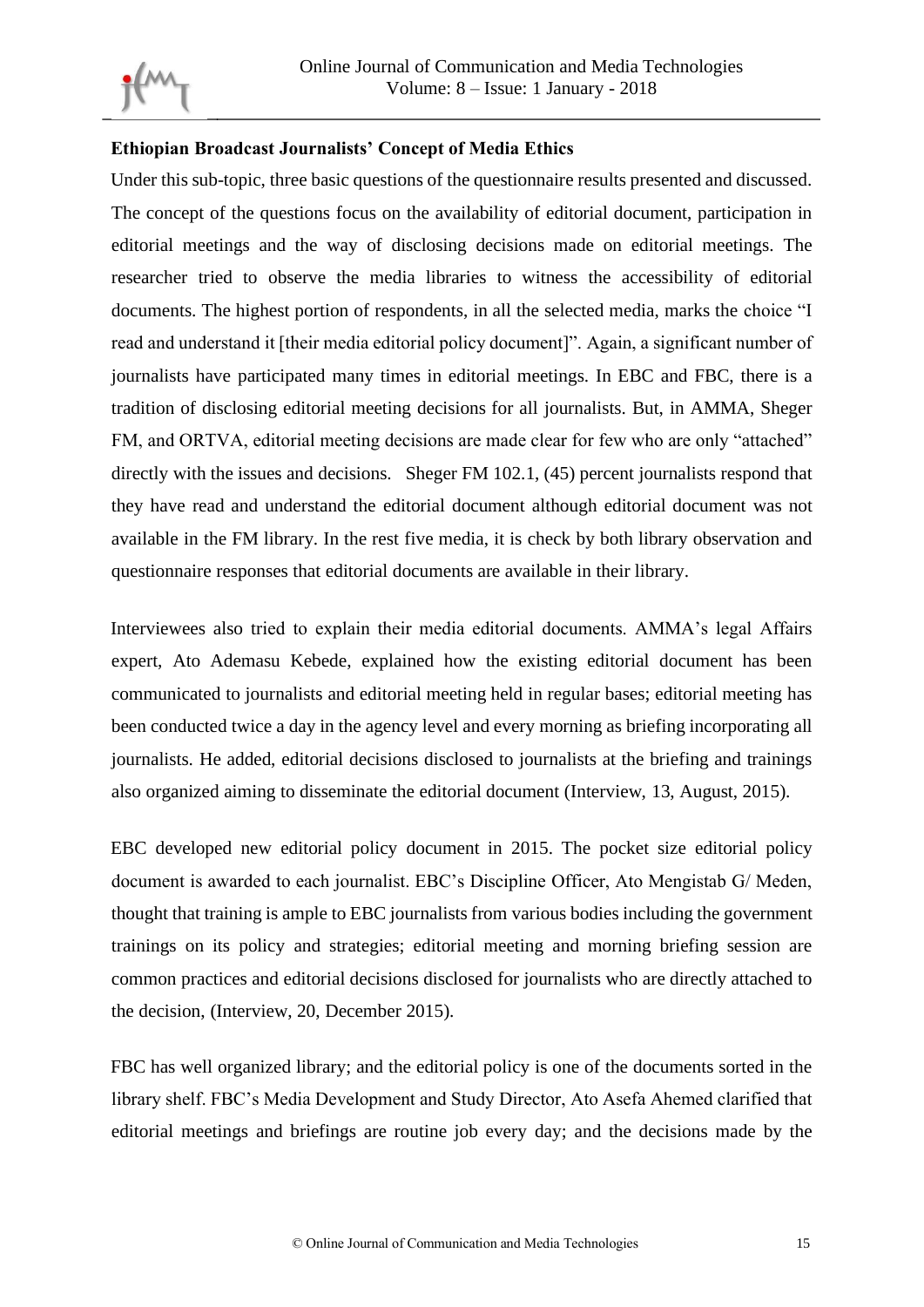editorial board disclosed to a few journalists; trainings are available to journalists on various aspects of media and journalism, government policy etc, (Interview, 18, December 2015).

Sheger Fm 102.1 Editor, Ato Yeneneh Kebede, admitted that Sheger is still on progress to compile editorial policy document; editorial meetings have been held each morning and editorial decisions disclosed to all journalists in the FM; there are rare training opportunities on journalism ethics and other issues, (Interview, 15, December 2015).

SRTVA's Vice Manage, Ato Semunegus Sheno announced that novice journalists usually have got training on editorial document before they go for assignments; editorial meetings held weekly in editorial board level and daily involving all reporters in a briefing session. He added that radio section, television section and current affair section has editorial meetings separately once in every working day (Interview, 19, December 2015). ORTVA's Vice Manager, Ato Admasu Damtew in his part explained ORTVA's working culture focusing on the journalist' ethics practices. As the Vice Manager, there are regular editorial meeting once a week at agency level, twice a week in editors' level, and daily briefing including all journalists; editorial decisions disclosed to all journalists at the briefing session; in addition, there are both short and long term trainings on editorial policy, journalism ethics, production techniques, program planning. ORTVA also has a trend of sponsoring journalists' regular further education (Interview, 23, December 2015).

### **Media Ethics Practices of Ethiopian Broadcast Journalists**

The issues of media ethics are basic in the journalists' work life. "Journalists' own ethical standards can be more strengthening than legal ones. They [media ethics] encourage journalists to examine their motivation, their methods, and their work product" (United States of Department of State, 2010). AMMA's legal section expert asserted that journalists in AMMA are accountable to the public, report fairly and balance issues, rely on truth and accurate information, care to minimize stories' impact on the mass, keep confidentiality and privacy of individual sources. But he has also admitted that there are journalists who have accepted money in the form of per diem, prizes, gifts in kind (e.g. honey) and hospitality from who need positive coverage rather than genuine; furthermore, some journalists present fake sick leaf document, absent from work and assignments, steal achieve records and make physical fight with colleagues in office.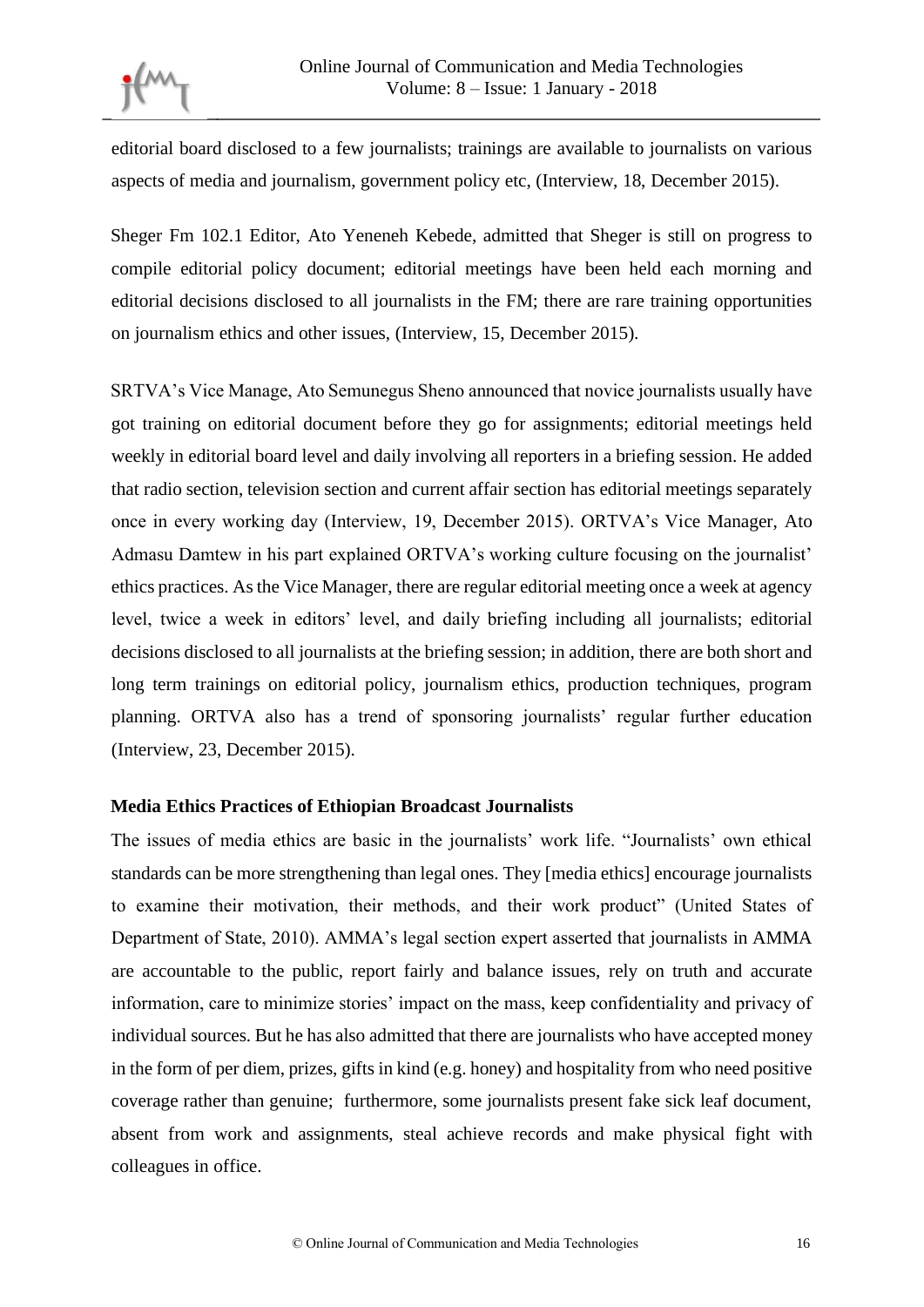

AMMA's legal expert pointed out some of the punishments taken against journalists following their violation of journalism ethics and editorial policy. These are:

- Journalists get fired from AMMA
- Six journalists fee their one month salary and lower from position
- Written warnings were offered to five journalists and also denied from promotion
- Some others refund per diems from sources and return gifts

(Interview, 13 August 2015)

EBC's Discipline Officer mentioned that journalism ethics violation is a reality in EBC. He has disclosed a few acts of unethical behaviors of journalists there, such as journalists' conflict of interest and taking double per-diem from some NGOs and government organizations. He added that there are allegations and rumors that some journalists do engaged in many unethical practices, such as, establishing private media promotion enterprises, get hired in other institutions, accepting bribe from investors in exchange to broadcast adverting like program on the name of development support program and etc. But as he said, many of these allegations have not been proofed because of lack of evidences and no punishment taken on journalist (Interview, 20 December 2015). FBC's Director for Media Development and Study general assessment of FBC's journalists' ethics practices is good. As the director, there is no significant violations of media working ethics in FBC, although, he admitted that journalists and the media itself take accepting per diems from both government and private institutions and NGOs as norm. The Director stated that FBC did not face any defamation charge. But the media it has taken punishment against its journalists, as such, a journalist get fired for accepting money from sources (Interview, 18 December 2015). As to Sheger FM's editor, Ato Yeneneh Kebede, keeping sources privacy was the most respected journalism ethic in Sheger FM. The editor pointed that some Sheger FM journalists assigned themselves for covering events without permission. Regarding punishments, he confirmed that three Sheger FM's journalists awarded written warnings (Interview, 15 December 2015). SRTVA's Vice Manager acknowledged that a few journalists in SRTVA have been violating the editorial policy and media ethics. He pointed out the following:

- Some journalists accept per diem from government and private institutions which need positive coverage rather fair, objective and balanced.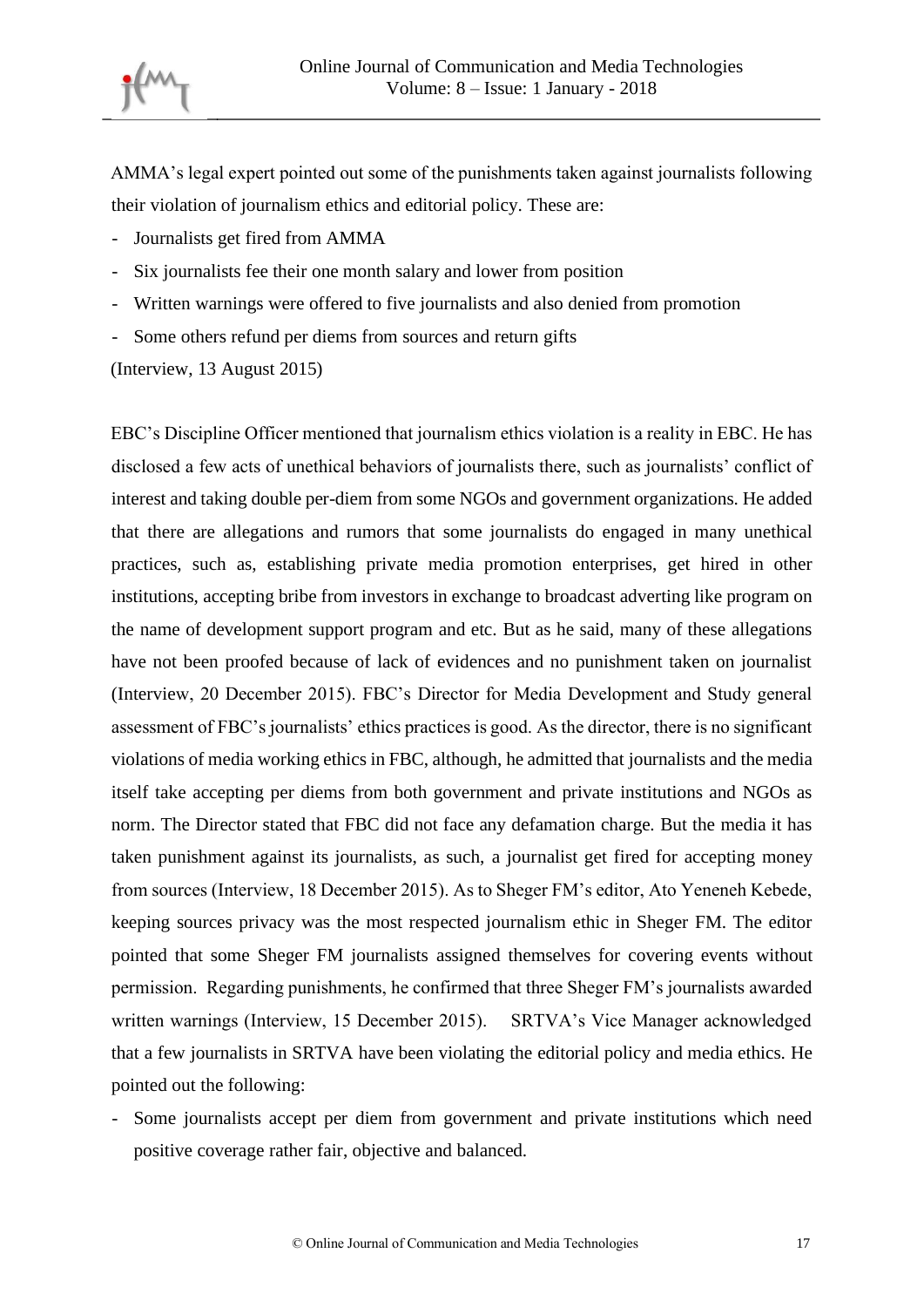- Some other journalists have been practicing Self-censorship- deliberately ignore government negative stories, decline to challenge officials- simply attending general work reports, acting as messenger and moth-pieces of public relations and communicators, do not check and verify what is planned and really implemented.
- Furthermore they censor themselves for seek of achieving social rewards- getting acceptance and friendly communication with government officials.
- A few journalists had produced and broadcasted advertising like "program", in name of "development progress focus" (where the medium need to prioritize), in exchange of some financial benefits (Interview, 19 December 2015).

ORTVA's, Vice Manager on his side indicated some of ORTVAs' malpractices. He mentioned that main malpractices of journalists:

- A few journalists need to work in line with their political interests. Some show sympathy to government and some other seems stand against the incompact government.
- A few journalists misunderstand public interest and try to satisfy their ego in the name of free journalism and free media.
- Accepting double per-diem from sources is a reality in ORTVA.

He added, ORTVA prefers teaching first than punishments. But, there were some cases where punishments were implemented; very few journalists fee their monthly salary, lowered from position, forced to refund sources' offers. As the vice Manager, the most respected media ethics in ORTVA is keeping the boundary between advertisement and reports, checking facts and verifying information (Interview, 19 December 2015).

Generally many of the interviewees' testimonies are apparently against free, fair and professional journalism practices by any standard of development journalism which Ethiopian government alleged to exercise in government controlled media. There is a mismatch between the media philosophy and media practices on the ground. In development journalism the media serves as a voice of ordinary citizens not the political and economical elites. The media seems hijacked by individuals who can pay, journalists' interest and government officials' influences.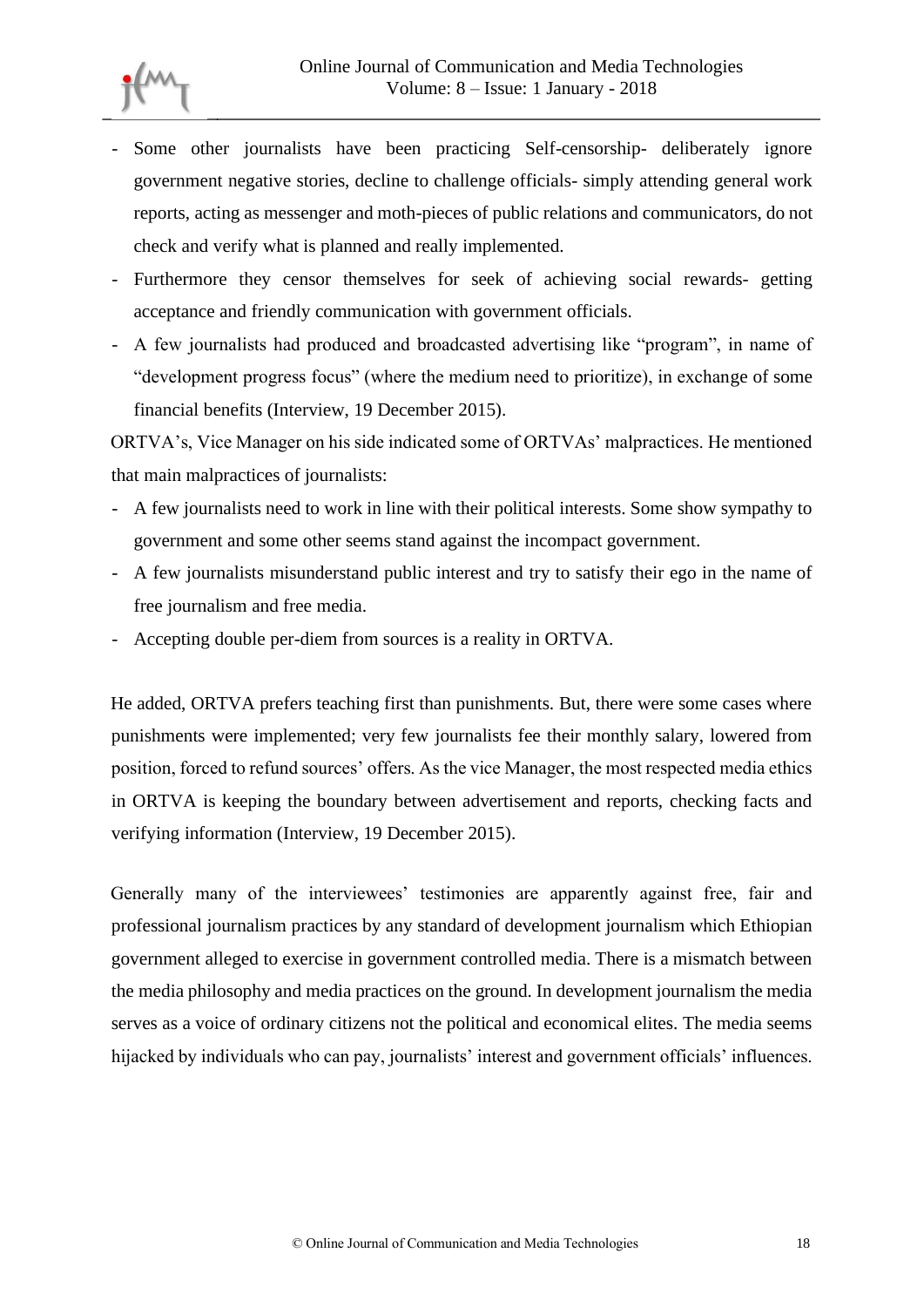

## **Factors Affecting Ethiopian Broadcast Journalists' Media Ethics Practices**

AMMA's legal expert argued that living cost, journalists' greedy behaviors and lack of professionalism are pushing factors which deceive journalists to violate their editorial policy and media ethics. On the other hand government officials' pressure, public relations' attractive deal and NGOs' working and payment trends are pulling factors challenge journalists against rules and ethics (Interview, 13 August 2015). EBC's discipline officer believed that EBC's journalists' economical claim answered significantly by doubling their monthly salary in 2015. He didn't consider lack of salary and per-diem as pushing factor any more to violate media ethics in EBC. Monitoring becomes more tuff and the discipline department has been established to tackle unethical practices, he added (Interview, 20 December 2015). FBC's Media Development and Study Director inter-related the intensity of unethical act of journalists with the existing journalists controlling mechanism of the media in general. FBC has controlling mechanism to address journalists' misbehavior, he argued. But, he didn't deny that some journalists lack professionalism and which reflects on their practices (Interview, 18 December 2015).

Sheger Fm Editor pointed out that lack of journalism knowhow and recklessness as main internal factors that lead journalists to fail to respect media ethics; furthermore, he listed the following as external factors which expose journalists for malpractices:

- University and Colleges curriculum and teaching system
- Influences from employers (media)
- Government officers', private business men's', investors' pressure and
- Living cost influences on journalists (Interview, 15 December 2015).

SRTVA's Vice Manager asserted that the basic factor, which exposes journalists to violate their ethics, is lack of professionalism. He denied the economical claim which most journalists raised as major factor (Interview, 19 December 2015).

ORTVA's Vice Manager in his part pointed out some of the basic factors that push journalists to violate media ethics. These are:

- Philosophical- some journalists reject development journalism rather they need liberal, in his word "neoliberal" which he believes emanates from Universities' curriculum.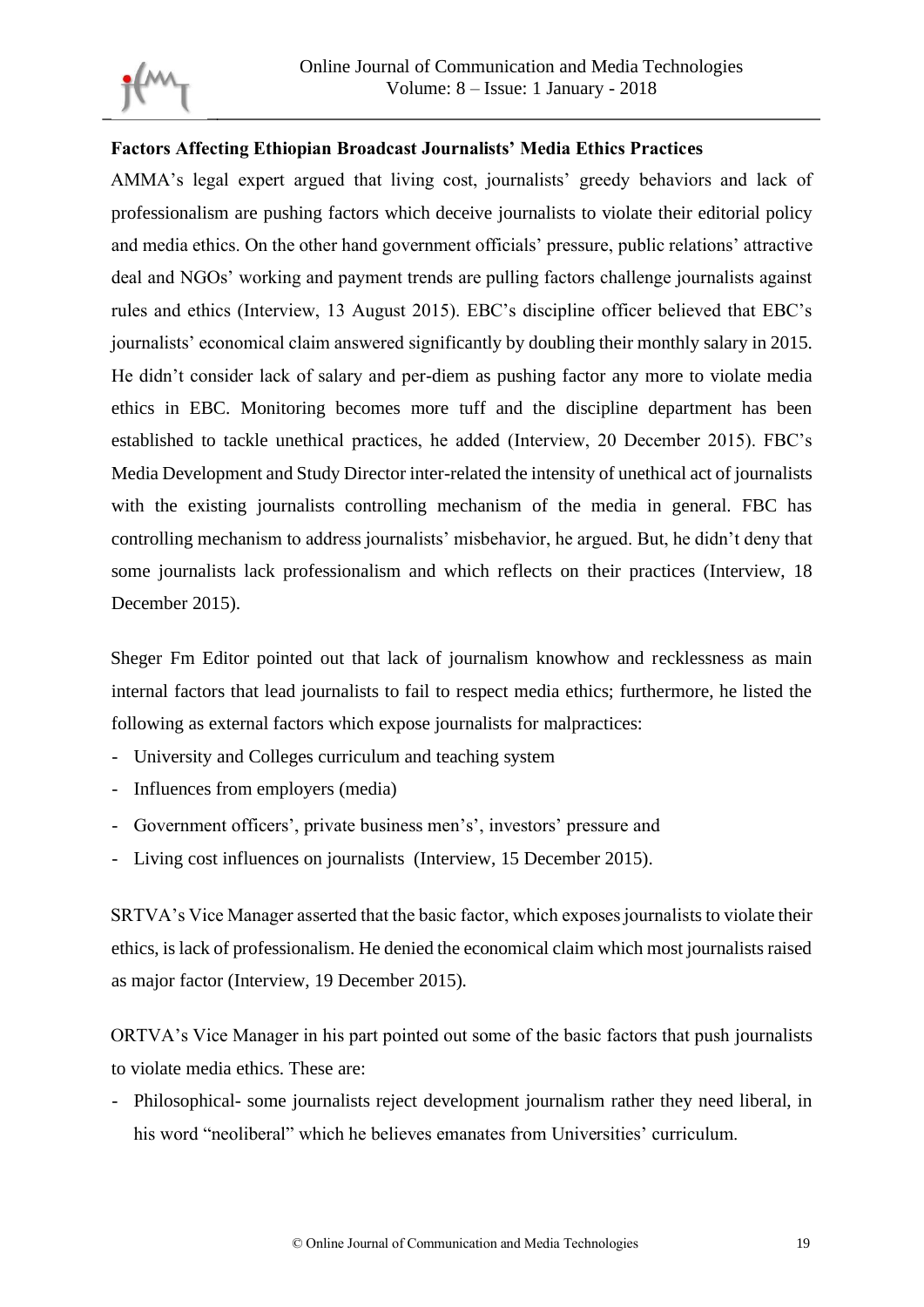

- A few government officials also tried to influence journalists for positive coverage and some journalists lack the courage to refuse.
- Lack of knowledge and expertise of journalism is also fatal problem in Ethiopia.
- Low salary can be a major factor, despite, journalists are one of the highest paid.

(Interview, 23 December 2015).

### **Leveling Ethiopian Broadcast Media Ethics**

It is attempted to level Ethiopian broadcast media ethics through two questions. The first question was list of qualitative leveling and the second was letter grading. The letter grade represents a leveling alike academic scores. Journalists mark one of the leveling choices based on their general assessment of Ethiopian broadcast journalists' ethics practices.

The highest percentage of respondents confirmed that there are significant media ethics violations in their respected medium in general. For instance, in SRTVA, it is found that 56 percent of the respondents showed the existence of critical media ethics violations. In terms of letter grading, in AMMA and in FBC 65 percent respondents; in EBC 50 percent respondents; in Sheger FM 67 percent respondents; in SRTVA 81 percent respondents and in ORTVA 78 percent of respondents gave "C" letter grade level to Ethiopian broadcast journalists' media ethics violation. The case in EBC and SRTVA is worse where the media ethics violation boost up to "B+" letter grade level. This strengthen the first question result, there are significant, and even in certain cases critical, media ethics violations in the media.

### **Conclusions and Recommendations**

### **Conclusions**

The power of media can only serve public interests when practitioners are guided by media professional ethics. The professional codes of ethic basic principles are more universal although the practices are too national and situational. In the name of development journalism, practices of media ethics in Ethiopia are contextualized in a national level and designed with the behavior of the government. Ethiopian government officials usually level the western free press as "neoliberalist" and a tool serving to export "western ideology". They argued that the west media are also partisans and so it cannot be a model for Ethiopian media. The Ethiopian government media system and trend of practices are fixed deliberately with intention by the government;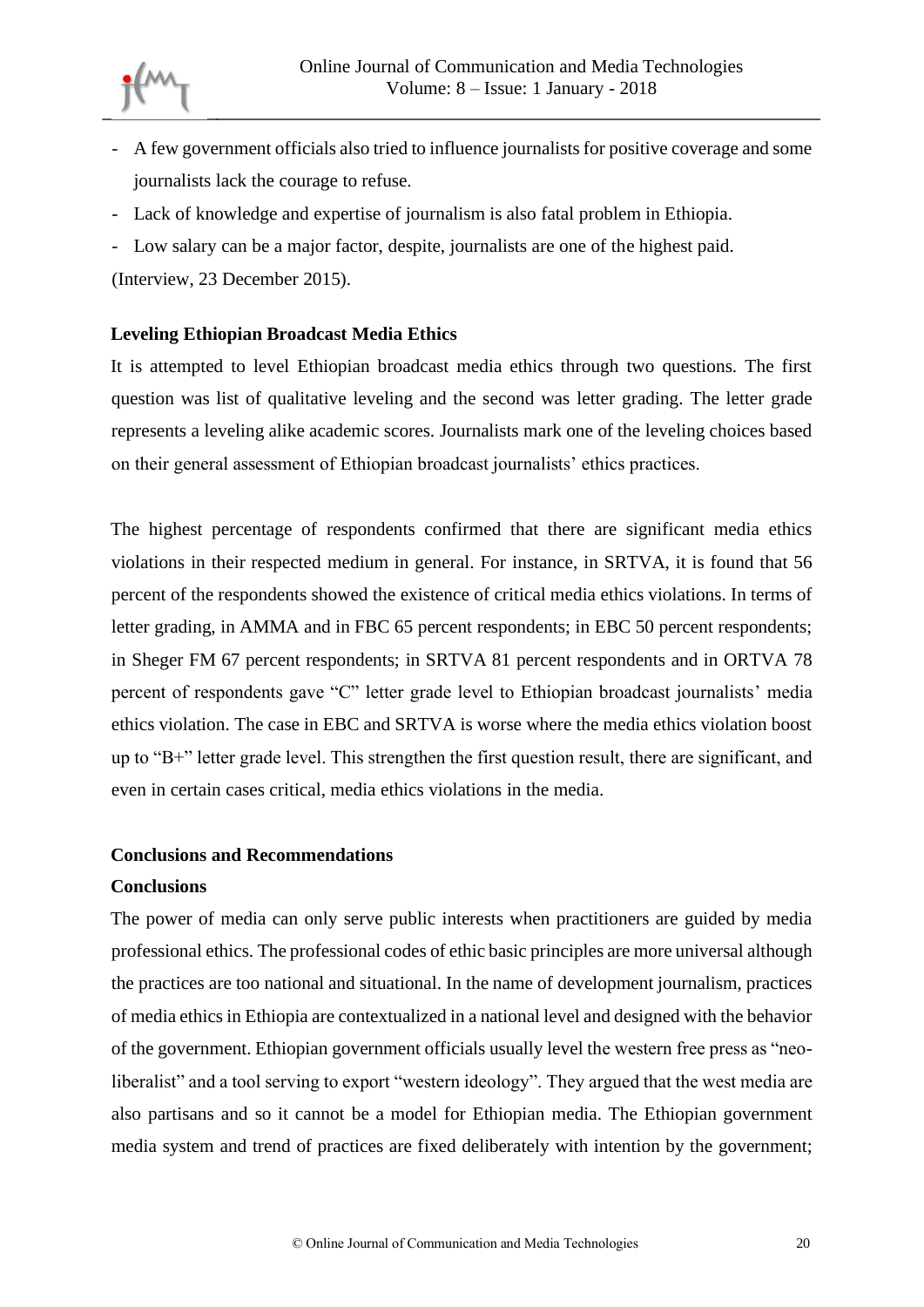

and it is required to serve in preaching government policies and strategies, success stories and achievements.

Media institutions should develop editorial policy documents to prevent their staffs from any deliberate and unconscious violation of principles which may lead to disciplinary action, potentially including dismissal. As such, the media observed in this research already developed editorial policy documents, except Sheger FM. The editorial documents seem a copy of the universal professional journalism codes of ethics, but there are a few phrases and paragraphs inserted which show a kind of shift from the universal angle and adjusted in away to serve the government interest. For instance, the watch dog role of media seems not welcomed; and public interest seems replaced by what the government likes to do to the public. The media are obsessed with attributing government officials, defending government claims and defaming anyone who speak what the government does not like to hear. Government statements are taken as fact and final, although, professional journalism demand for verification and balance from multiple sources depending on the issues of coverage.

Ethiopian government has designed Ethiopian press freedom proclamation- Proclamation No. 590/2008, and broadcasting proclamation- Proclamation No. 178/1999. Ethiopian Broadcast Authority (EBA) is the responsible government entity in dealing with media related issues. Both licensing and denying licenses are in the hands of EBA. Punishments on who violate such proclamations are imposed by the regular court. There is no popular media council who shares and takes any responsibility regarding media, journalists' as alternative to the regular court. There are a number of factors to influence journalists' job. Government officials, businessmen, PR practitioners and others approached the media with yellow-envelope for positive coverage than genuine. Because of such pulling factors and other pushing factors there was significant and sometimes critical violation of professional journalism ethics in the media. The external influences were paramount, specially, from government institutions, and officials. A few government officials assumed that the media are part of them and it should serve whatever they like to put on the media.

Ethiopian regional government media are the fruits of the incompact government federal system. The media are run by amateurs, mostly language and literatures graduates. For instance,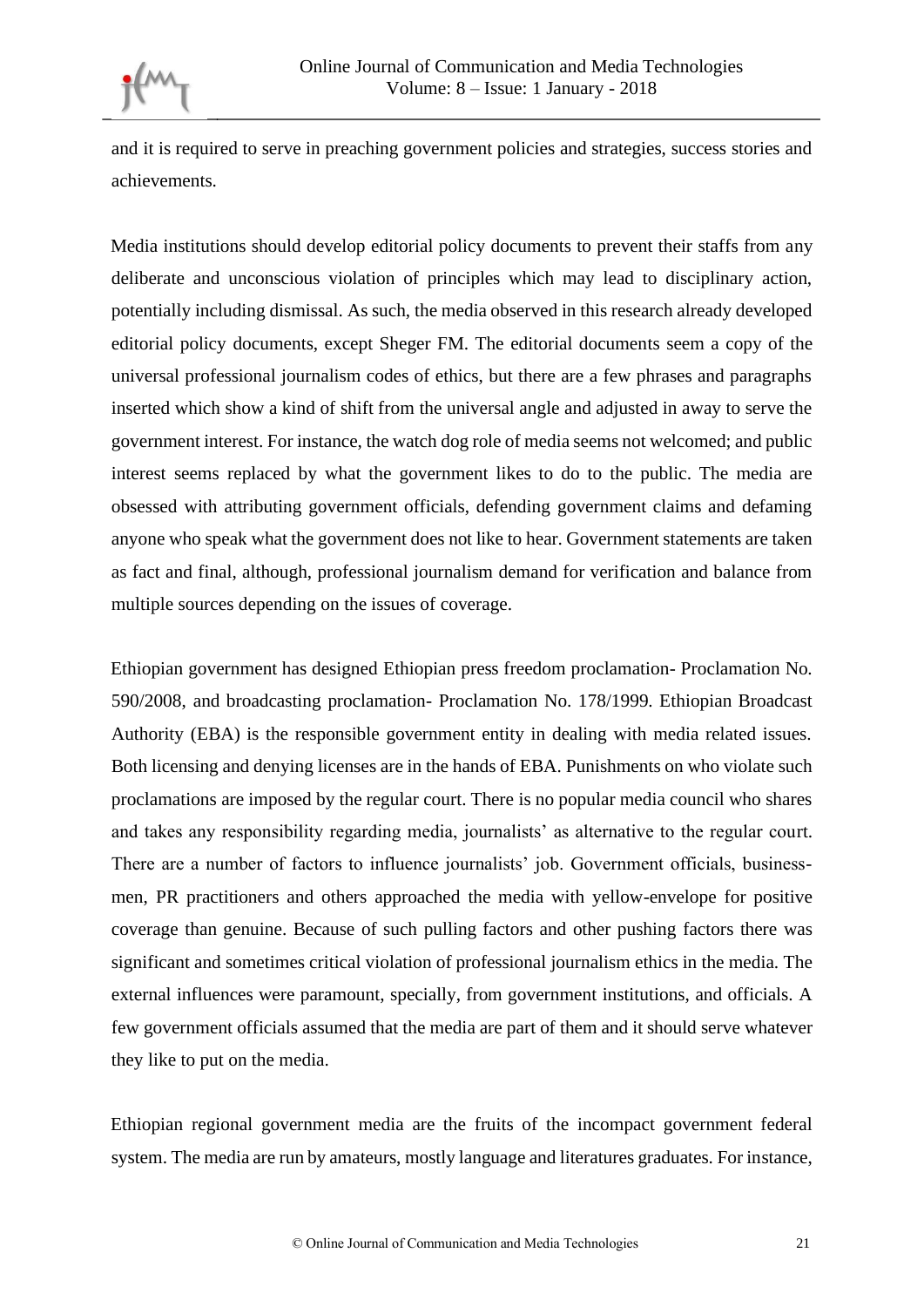

about (61%) of the selected media journalists are not graduates of journalism and communication. Even short trainings are available for only near to halves (49%) of the journalists. The media contents are significantly loaded with art clips- music, drama, movies, poem, staged programs, artists' profile and interview and ads- than the hard core issues waving the country for centuries. This by itself contradicts with the philosophy of development journalism what the government media stand for. Development journalism doesn't advocate entertainment and commercialization over grass root news and voices.

One of professional journalists' qualities is passion and courage to their daily job. This can be derived from the interest and curiosity to be a journalist and to act ethically. About (70%) of the selected media journalists indicated that they like to be a journalist; the rest (30%) are working as journalist because they don't get alternatives jobs. Nearly (77%) of the respondents join the media winning vacancy, but there were also journalists who were appointed directly by the government. The process of recruiting journalists needs thorough examination and competition on the bases of academic merit, talent and accepted criteria. But, this is not always happening in Ethiopia.

The highest percentage of the selected media journalists confirmed that there are significant media ethics violations in their media. In AMMA and in FBC 65 percent respondents; in EBC 50 percent respondents; in FM Sheger 67 percent respondents; in SRTVA 81 percent respondents and in ORTVA 78 percent of respondents indicated that media ethics violation is a reality.

#### **Recommendations**

There are gaps between the basic media ethics principles and the practices in Ethiopian broadcast media. Going ahead with the existing gaps leads to the worst media practices and the media remain not only useless but as one of the hurdles of nation development process. Government should make clear and limit its interactions with the media and the media should stand by itself- be guided by professional principles, and editorial policies. The media shall implement the following recommendations to improve its positive role.

 $\checkmark$  The media should compile clear, easily accessible editorial policy;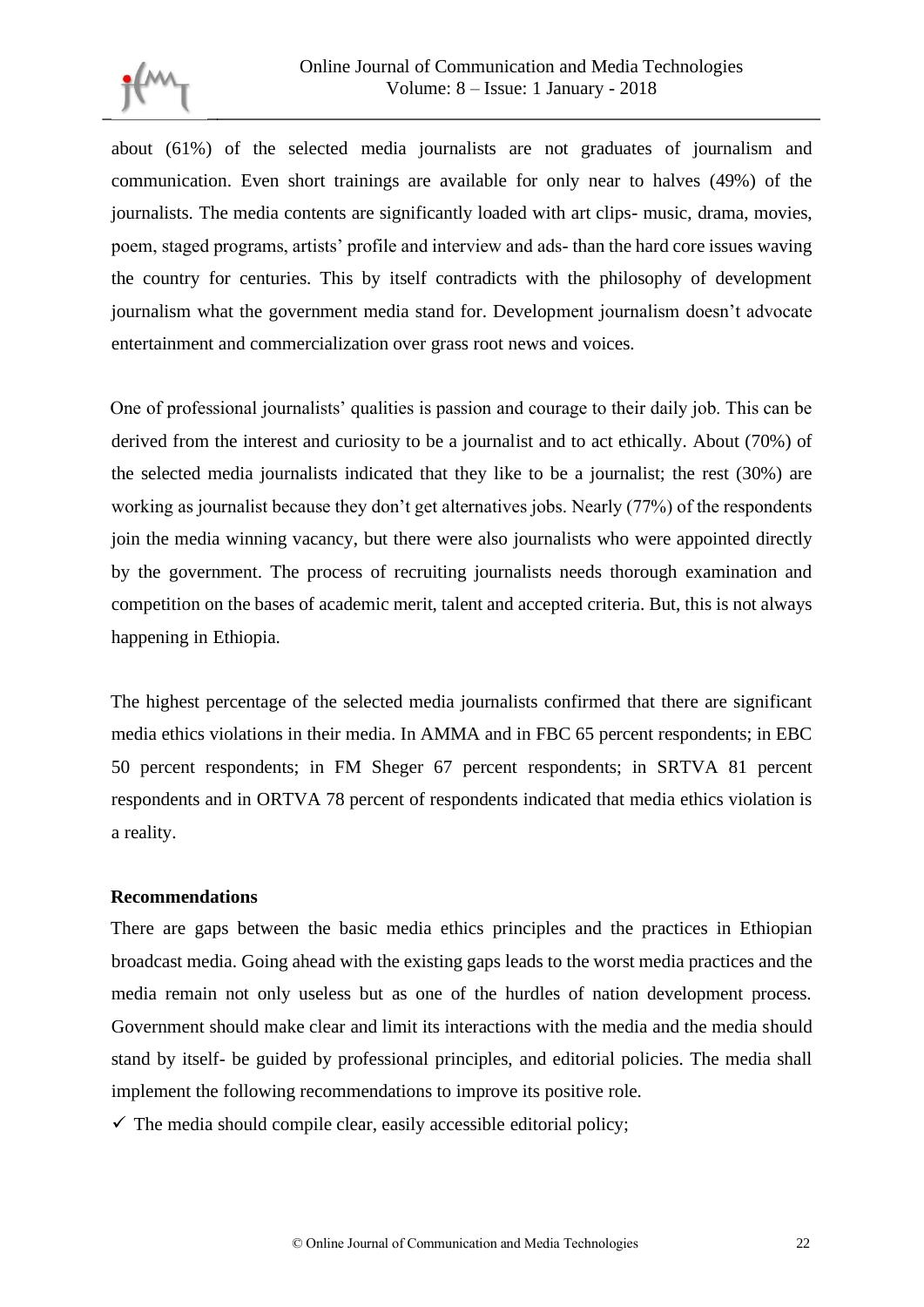

- $\checkmark$  The process of recruiting journalists should be based on their academic merits and winning vacancy
- $\checkmark$  School of journalism graduates should get appropriate place in the media.
- $\checkmark$  Continuous short and medium trainings should be offered to journalists on duty; trainings may focus on media editorial policy, media ethics, production skills etc.
- $\checkmark$  Media councils, journalists' professional associations in various categories like Ethiopian Broadcast Journalists Associations, Directors Associations, and Editors' Associations etc shall be established out of external influences.
- $\checkmark$  The role and rule of government on media shall be limited. The media shall not go beyond identifying its favorable media philosophy to government owned media. Government shall appreciate media self regulation mechanisms, easing tough media laws, allow critics and observe patience to hear what it doesn't need to hear about.
- $\checkmark$  Government communication affair offices' news releases shall be checked and verified before airing. Because, the purposes of journalism and public relation are quite different and balancing news is always important to build creditability.
- $\checkmark$  Although, journalists' monthly salary, allowances and per-diem are a little better than other civil servants, they live under low living status. Economically poor media community may more concern how to win living than professional principles. They may not have the moral strength to refrain from rent seeking. It shall be improved.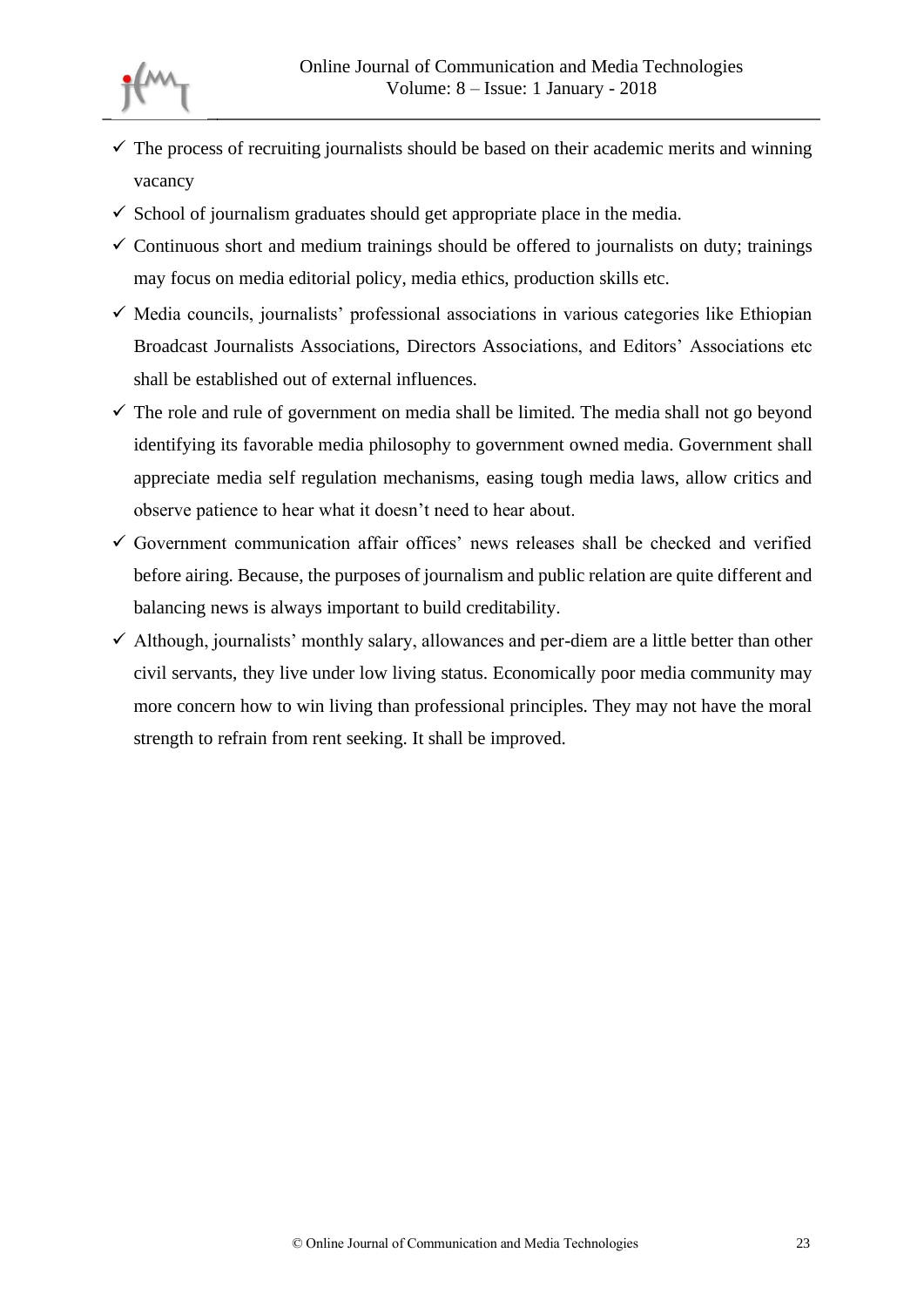

#### **References**

- Africa Media Review. (1993). Media Use, Knowledge of World Affairs and Image of Nations among Nigerian Youth. *African Council for Communication Education, 7*(1).
- Amhara Mass Media Agency Editorial Policy. (2011). Bahar Dar, Ethiopia.
- BBC. (n. d). *Duty-based Ethics* (Deontological Ethics). Accessed from BBC.co/UK, July, 2015.
- Batoche Books Limited. (2001). *Utilitarianism: John Stuart Mill 1863*. 52 Eby Street South. Kitchener, Ontario N2G 3L1.
- Belsey, A., & Chadwick, R. (1992). Ethical Issues in Journalism and the Media. Routledge, New York, USA. Retrieved from http://www.ebookstore.tandf.co.uk/.
- Biagi, S. (2013). Media Impact: An Introduction to Mass Media. *Enhanced* (10<sup>th</sup> Ed.). Michael Rosenberg. Boston, USA.
- Carpentier, N, Tomanić, I, Pille, P., et al. (2010). *Media and Communication Studies Interventions and Intersections: The Intellectual Work of the 2010 ECREA European Media and Communication Doctoral Summer School*, Tartu University Press.
- Committee of Concerned Journalists. (2000). Individual Values, Social Pressures, and Conflicting Loyalties.
- Cunningham, S. (1999). Journal of Mass Media Ethics: Getting It Right. *Aristotle's "Golden Mean" as Theory Deterioration, 14*(1), 5–15.
- Danesi, M. (2009). *Dictionary of Media and Communication*. M.E. Sharpe, New York.
- Dijk, A. (n. d). Power and the News Media, University of Amsterdam. Retrieved from [http://www.daneprairie.com.](http://www.daneprairie.com/)
- Ethiopian Broadcasting Corporation Editorial Policy. (July, 2014).
- Ethiopian Broadcasting Proclamation: Proclamation No. 178/1999.
- Ethiopian Press Freedom Proclamation: Proclamation NO. 590/2008.
- Fana Broadcasting Corporate Editorial Policy. (2011).
- Gangadharan, S. P., Cleen, B. De, & Carpentier, N. (2007). *Alternatives on Media Content, Journalism and Regulation*. Tartu University Press.
- Goldberg, D., Sutter, G., & Walden, I. (2009). *Media Law and Practices*. Oxford University Press; New York, USA.
- Lencho, N. (n, d). Communicating for Development and Democratization in Ethiopia: Journalistic Practices and Challenges. Addis Ababa University, Addis Ababa, Ethiopia.
- Margolis, J. (2010). *Media Law: Hand Book Series Edition*. Bureau of International Information, United States Department of state.